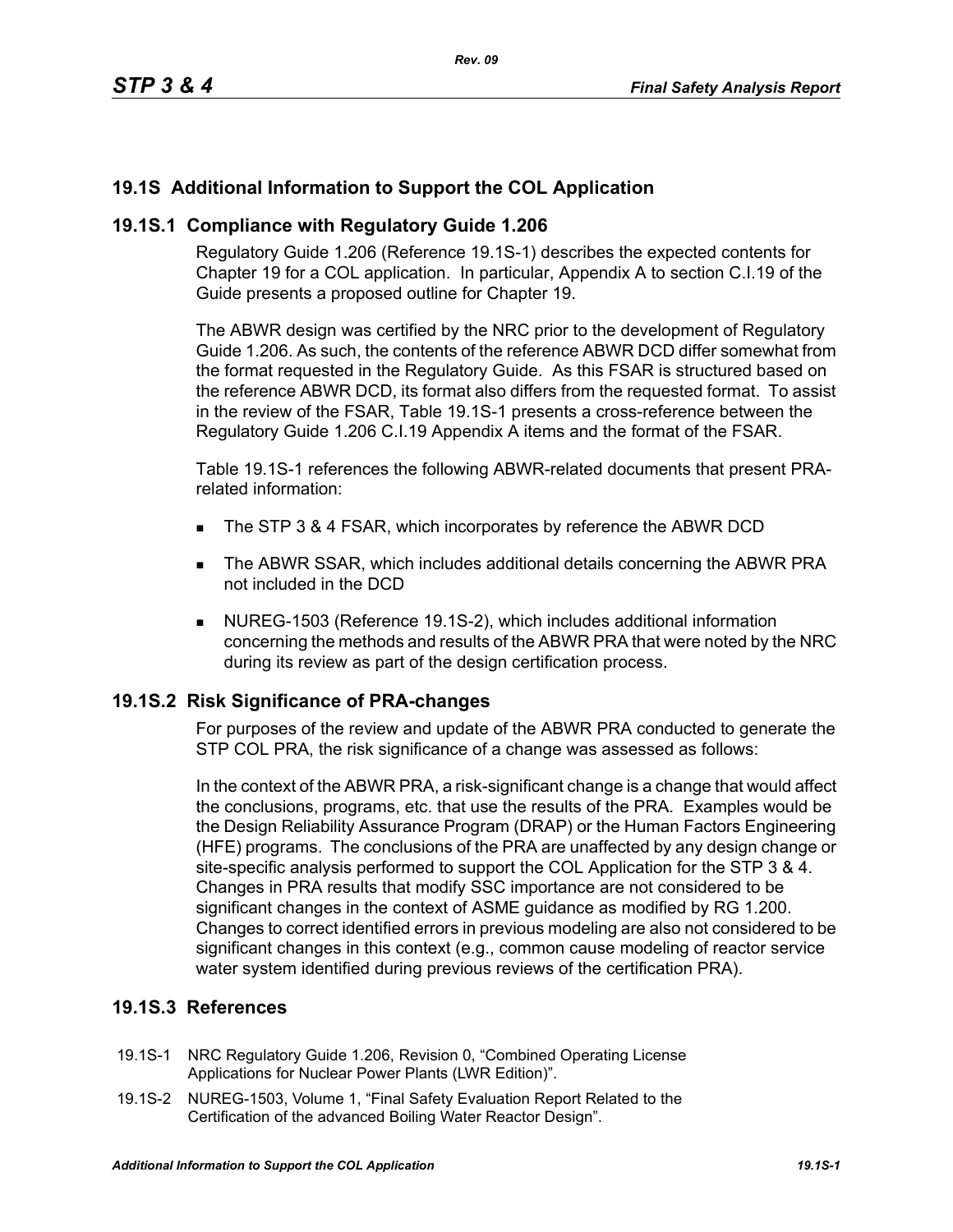|                                                                 |                                                         | Table 19.1S-1 Cross-Reference to Regulatory Guide 1.206 Requirements                                                                                                                                                 |                                                                                                                                                                                                                                                                                                                                                                                                                                                                                                                                                                          |  |
|-----------------------------------------------------------------|---------------------------------------------------------|----------------------------------------------------------------------------------------------------------------------------------------------------------------------------------------------------------------------|--------------------------------------------------------------------------------------------------------------------------------------------------------------------------------------------------------------------------------------------------------------------------------------------------------------------------------------------------------------------------------------------------------------------------------------------------------------------------------------------------------------------------------------------------------------------------|--|
| <b>FSAR</b><br>Chapter /<br><b>Section</b>                      | <b>Chapter/Section Title</b><br>R.G. 1.206 Requirements |                                                                                                                                                                                                                      | <b>Location Within the ABWR-related PRA Documents</b>                                                                                                                                                                                                                                                                                                                                                                                                                                                                                                                    |  |
| 19.0<br>PROBABILISTIC RISK<br>ASSESSMENT AND<br>SEVERE ACCIDENT |                                                         | Describe the purpose and objectives of the<br>plant-specific PRA and severe accident<br>evaluations.                                                                                                                 | SSAR/FSAR 19.1, 19.2                                                                                                                                                                                                                                                                                                                                                                                                                                                                                                                                                     |  |
|                                                                 | <b>EVALUATION</b>                                       | Address the requirements in 10 CFR Part 52<br>and 10 CFR Part 50, as well as the related<br>Commission policies and positions.                                                                                       | <b>SSAR/FSAR 19.6, 19A</b>                                                                                                                                                                                                                                                                                                                                                                                                                                                                                                                                               |  |
|                                                                 |                                                         | Address the objectives identified in Section<br>C.I.19.2 of RG 1.206                                                                                                                                                 | SSAR/FSAR 19.8, 19D.7, 19.6.2, 19.6.8, 19.8, STP COLA<br>update, 19.7, 19.11 The commitment for the PRA<br>Maintenance and Upgrade Program which is based on the<br>STP Unit 1 & 2 program. This program already supports the<br>regulatory oversight processes [e.g., Mitigating Systems<br>Performance Index (MSPI), Significance Determination<br>Process (SDP)], applications associated with plant<br>operations (e.g., technical specifications, reliability<br>assurance, human factors, Maintenance Rule) and several<br>significant risk-informed applications. |  |
|                                                                 |                                                         | Identify the structure of Chapter 19                                                                                                                                                                                 | SSAR/FSAR 19.1.2                                                                                                                                                                                                                                                                                                                                                                                                                                                                                                                                                         |  |
| 19.1                                                            | <b>Probabilistic Risk</b><br>Assessment                 | Identify the specific PRA information that is<br>docketed (i.e., included in the application), as<br>opposed to information that is retained by the<br>applicant, but available to support NRC reviews<br>and audits | SSAR/FSAR 19.1.2                                                                                                                                                                                                                                                                                                                                                                                                                                                                                                                                                         |  |
| 19.1.1                                                          | Uses and Applications of<br>the PRA                     | N/A                                                                                                                                                                                                                  |                                                                                                                                                                                                                                                                                                                                                                                                                                                                                                                                                                          |  |
| 19.1.1.1                                                        | Design Phase                                            | Describe the use of the PRA in the design<br>phase (through design certification, as<br>appropriate)                                                                                                                 | SSAR/FSAR 19.7, 19.10, 19.13                                                                                                                                                                                                                                                                                                                                                                                                                                                                                                                                             |  |
|                                                                 |                                                         | Include FSAR cross-references to specific<br>program descriptions, as appropriate                                                                                                                                    | SSAR/FSAR 19.4                                                                                                                                                                                                                                                                                                                                                                                                                                                                                                                                                           |  |
| 19.1.1.2                                                        | <b>COL Application Phase</b>                            | N/A                                                                                                                                                                                                                  |                                                                                                                                                                                                                                                                                                                                                                                                                                                                                                                                                                          |  |
|                                                                 |                                                         |                                                                                                                                                                                                                      |                                                                                                                                                                                                                                                                                                                                                                                                                                                                                                                                                                          |  |

*Rev. 09*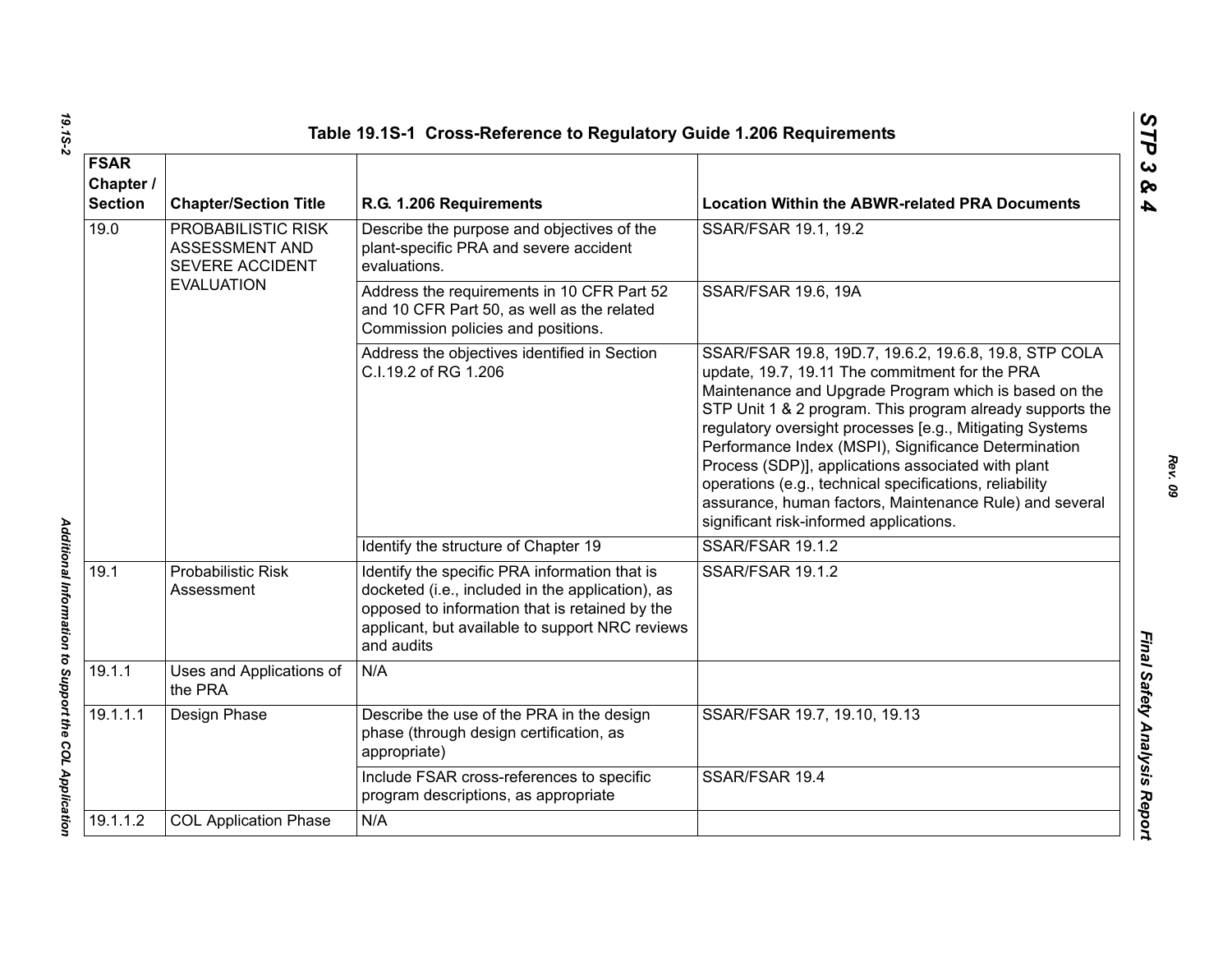| <b>FSAR</b><br>Chapter /<br><b>Section</b> | <b>Chapter/Section Title</b>                  | R.G. 1.206 Requirements                                                                                                                                                                                  | <b>Location Within the ABWR-related PRA Documents</b>                                                                                                             |
|--------------------------------------------|-----------------------------------------------|----------------------------------------------------------------------------------------------------------------------------------------------------------------------------------------------------------|-------------------------------------------------------------------------------------------------------------------------------------------------------------------|
| 19.1.1.2.1                                 | Use of PRA in Support of<br>Licensee Programs | Describe the use of the PRA in the COL<br>application phase, and specifically, its use in<br>support of other licensee programs (e.g., human<br>factors program, severe accident management<br>program). | The PRA was reviewed and updated for site-specific<br>features and design refinements as well as providing input<br>to the DRAP, ORAP and HFE programs. See below |
|                                            |                                               | Include FSAR cross-references to specific<br>program descriptions, as appropriate                                                                                                                        | SSAR/FSAR 17.4 DRAP, 17.6 ORAP<br>SSAR/FSAR 18.3.3, 18H1 HFE<br>SSAR/FSAR 19D.7, 19.11                                                                            |
|                                            | 19.1.1.2.2   Risk-Informed<br>Applications    | Identify and describe specific risk-informed<br>applications being implemented during the COL<br>application phase                                                                                       | N/A. No risk-informed applications are submitted at this<br>stage                                                                                                 |
|                                            |                                               | Include FSAR cross-references to specific<br>program descriptions (e.g., 10 CFR 50.69<br>implementation, NFPA-806 implementation), as<br>appropriate                                                     | N/A. No risk-informed applications are submitted at this<br>stage                                                                                                 |
| 19.1.1.3                                   | <b>Construction Phase</b>                     | Describe the use of the PRA in the construction<br>phase (from issuance of the COL up to initial<br>fuel loading).                                                                                       | SSAR/FSAR 17.4 DRAP                                                                                                                                               |
|                                            |                                               | Include FSAR cross-references to specific<br>program descriptions, as appropriate                                                                                                                        | SSAR/FSAR 17.4 DRAP                                                                                                                                               |
| 19.1.1.3.1                                 | Use of PRA in Support of<br>Licensee Programs | Describe the use of the PRA in the construction<br>phase to support of other licensee programs<br>(e.g., human factors program).                                                                         | <b>FSAR 18.3.3, 18H HFE</b>                                                                                                                                       |
|                                            |                                               | Include FSAR cross-references to specific<br>program descriptions, as appropriate                                                                                                                        | FSAR 18.3.3, 18H HFE                                                                                                                                              |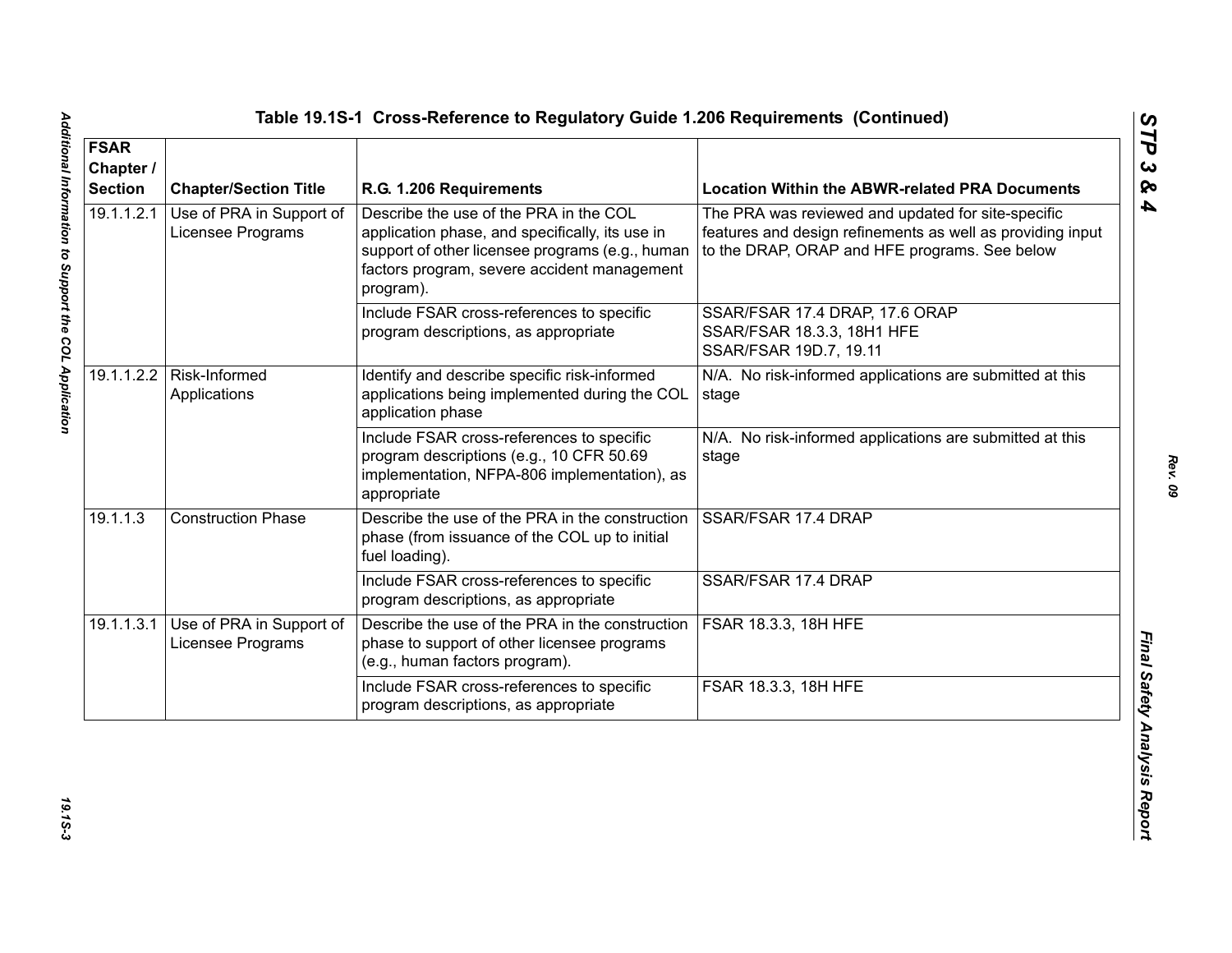| <b>FSAR</b><br>Chapter /<br><b>Section</b> | <b>Chapter/Section Title</b>                  | R.G. 1.206 Requirements                                                                                                                                                                                                                            | <b>Location Within the ABWR-related PRA Documents</b>             |
|--------------------------------------------|-----------------------------------------------|----------------------------------------------------------------------------------------------------------------------------------------------------------------------------------------------------------------------------------------------------|-------------------------------------------------------------------|
| 19.1.1.3.2                                 | Risk-Informed<br>Applications                 | Identify and describe specific risk-informed<br>applications that will be implemented during the<br>construction phase                                                                                                                             | N/A at COL Application Stage                                      |
|                                            |                                               | Include FSAR cross-references to specific<br>program descriptions (e.g., 10 CFR 50.69<br>implementation, NFPA-806 implementation), as<br>appropriate.                                                                                              | N/A at COL Application Stage                                      |
| 19.1.1.4                                   | <b>Operational Phase</b>                      | Describe the use of the PRA during plant<br>operations (commencing with initial fuel loading<br>and continuing through plant commercial<br>operation).                                                                                             | FSAR 17.6 Maintenance Rule                                        |
|                                            |                                               | Include FSAR cross-references to specific<br>program descriptions, as appropriate                                                                                                                                                                  | FSAR 17.6 Maintenance Rule                                        |
| 19.1.1.4.1                                 | Use of PRA in Support of<br>Licensee Programs | Describe the use of the PRA during plant<br>operations to support of other licensee<br>programs (e.g., Maintenance Rule, interface<br>with the ROP, reliability assurance program,<br>human factors program, severe accident<br>management program | FSAR 17.4 Reliability Assurance Program, 17.6<br>Maintenance Rule |
|                                            |                                               | Include FSAR cross-references to specific<br>program descriptions, as appropriate                                                                                                                                                                  | FSAR 17.4 Reliability Assurance Program, 17.6<br>Maintenance Rule |
| 19.1.1.4.2                                 | Risk-Informed<br>Applications                 | Identify and describe specific risk-informed<br>applications that have been implemented during<br>the operational phase                                                                                                                            | N/A at COL Application Stage                                      |
|                                            |                                               | Include FSAR cross-references to specific<br>program descriptions (e.g., risk-informed ISI,<br>risk-informed IST, 10 CFR 50.69<br>implementation, NFPA-806 implementation), as<br>appropriate                                                      | N/A at COL Application Stage                                      |

19.15-4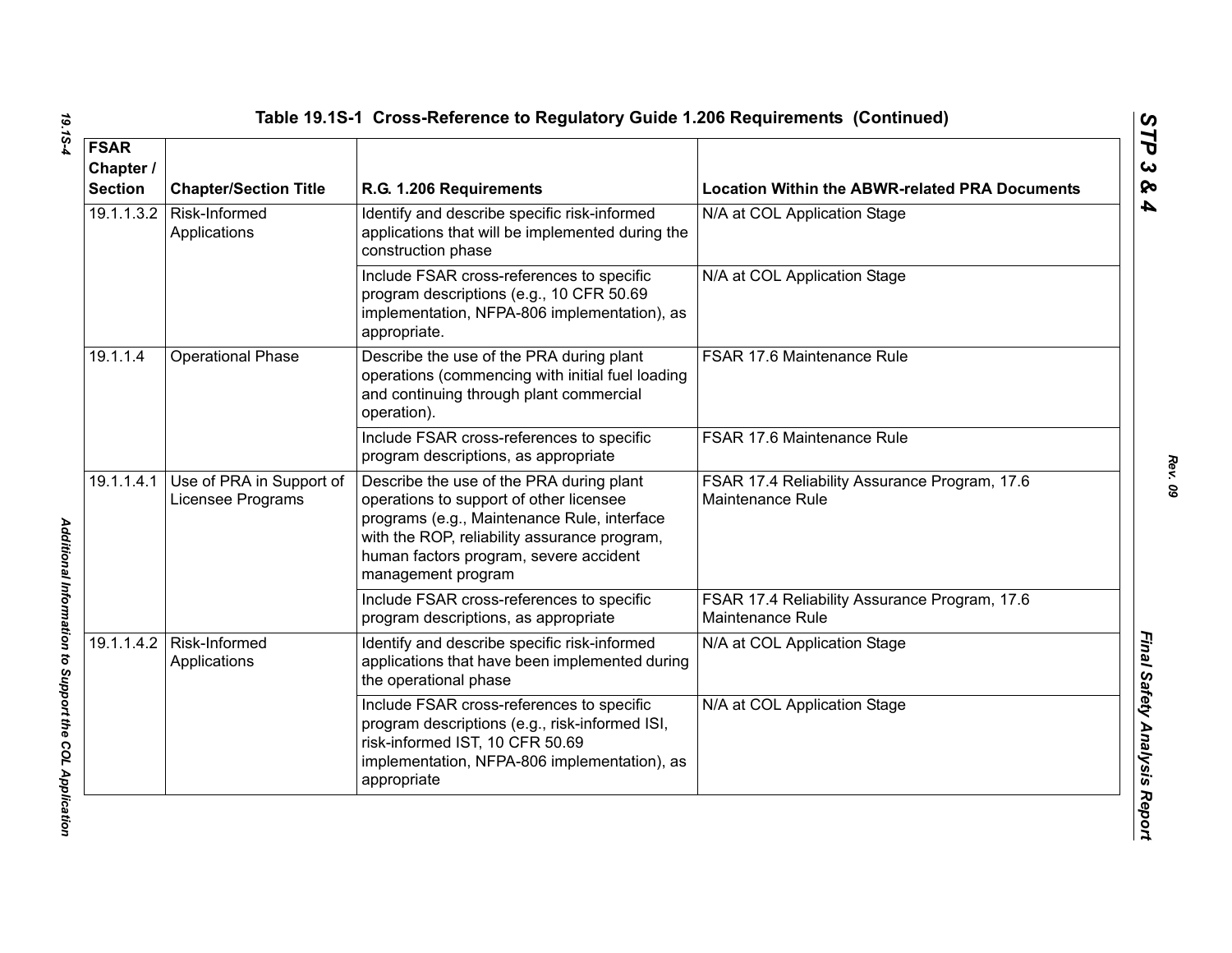| Table 19.1S-1 Cross-Reference to Regulatory Guide 1.206 Requirements (Continued) |                                                                                                                                           |                                                                                                                                                                                                                        |                                                       |  |
|----------------------------------------------------------------------------------|-------------------------------------------------------------------------------------------------------------------------------------------|------------------------------------------------------------------------------------------------------------------------------------------------------------------------------------------------------------------------|-------------------------------------------------------|--|
| <b>FSAR</b><br>Chapter /<br><b>Section</b>                                       | <b>Chapter/Section Title</b><br>R.G. 1.206 Requirements                                                                                   |                                                                                                                                                                                                                        | <b>Location Within the ABWR-related PRA Documents</b> |  |
| 19.1.2                                                                           | Quality of the PRA                                                                                                                        | Discuss the quality of the PRA in the context of<br>its uses and the risk-informed applications<br>identified in Section 19.1.1                                                                                        | NUREG-1503 19.1.4                                     |  |
| 19.1.2.1                                                                         | PRA Scope                                                                                                                                 | Describe the scope of the PRA as discussed in<br>Section C.I.19.3                                                                                                                                                      | SSAR/FSAR 19.7, 19.10, 19.13                          |  |
| 19.1.2.2                                                                         | <b>PRA Level of Detail</b>                                                                                                                | Characterize the PRA's level of detail as<br>discussed in Section C.I.19.4                                                                                                                                             | <b>SSAR/FSAR 19.2.3</b>                               |  |
| 19.1.2.3                                                                         | <b>PRA Technical Adequacy</b>                                                                                                             | Describe the technical adequacy of the PRA as<br>discussed in Section C.I.19.5                                                                                                                                         | NUREG-1503 19.1.3.9.1                                 |  |
| 19.1.2.4                                                                         | PRA Maintenance and<br>Upgrade                                                                                                            | Describe the PRA maintenance and upgrading<br>program as discussed in Section C.I.19.7.                                                                                                                                | <b>FSAR 19.4S</b>                                     |  |
| 19.1.3                                                                           | Special<br>Design/Operational<br>Features                                                                                                 | Address the design and operational features<br>intended to improve plant safety, thus reducing<br>risk when compared to currently operating<br>nuclear power plants                                                    | SSAR/FSAR 19.7, 19.8                                  |  |
| 19.1.3.1                                                                         | Design/Operational<br><b>Features for Preventing</b><br>Core Damage                                                                       | Describe the key preventive features that are<br>intended to minimize initiation of plant<br>transients, arrest the progression of plant<br>transients once they start, and prevent severe<br>accidents (core damage). | SSAR/FSAR 19.6.2, 19.6.7, 19.6.3, 19.8                |  |
| 19.1.3.2                                                                         | Design/Operational<br>Features for Mitigating the<br><b>Consequences of Core</b><br>Damage and Preventing<br>Releases from<br>Containment | Describe the key mitigative features that are<br>intended to arrest progression of the core<br>damage event and maintain the integrity of the<br>reactor vessel and containment pressure<br>boundary                   | SSAR/FSAR 19.6.3                                      |  |
| 19.1.3.3                                                                         | Design/Operational<br>Features for Mitigating the<br>Consequences of<br>Releases from<br>Containment                                      | Describe the mitigating features that are<br>intended to terminate releases from containment<br>and minimize offsite doses/consequences                                                                                | SSAR/FSAR 19E.2.8.1, 19E.2.8.1.7                      |  |

*STP 3 & 4*

19.15-5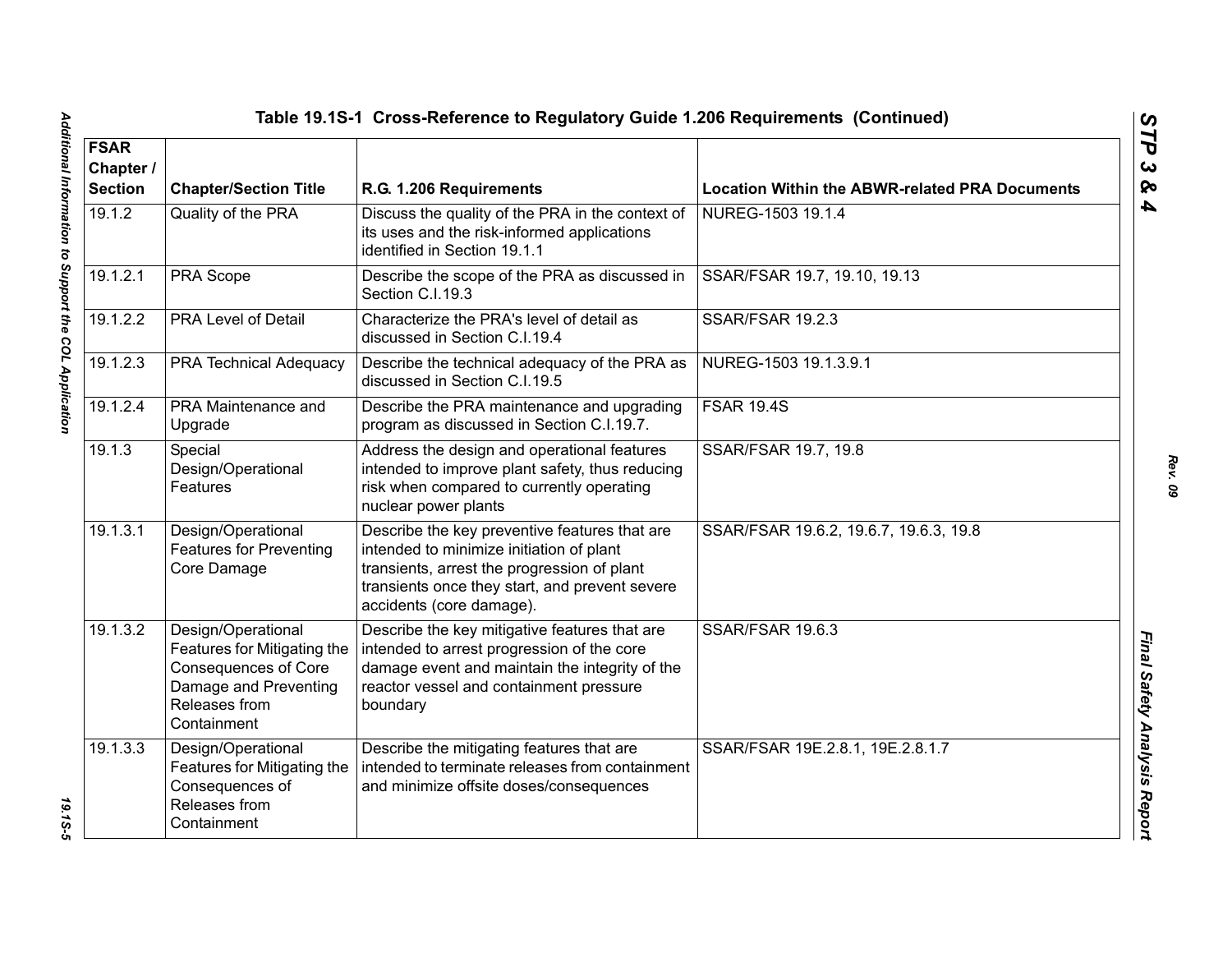| 19.1.3.4<br>Uses of the PRA in the<br>Identify features and requirements introduced to<br>SSAR/FSAR 19.8. 19.7<br>reduce or eliminate the known weaknesses/<br><b>Design Process</b><br>vulnerabilities in current reactor designs<br>SSAR/FSAR 19. 11, 19.7.1, 19B.2.35<br>Indicate the effect of new design features and<br>operational strategies on plant risk<br>Identify PRA-based insights and assumptions<br>SSAR/FSAR 19.8, 19.11<br>used to develop design requirements<br>19.1.4<br>Safety Insights from the<br>Describe the internal events PRA for operations<br>See subsections below<br>Internal Events PRA for<br>at power, including its results<br><b>Operations at Power</b><br>Organize the information as indicated in<br>See subsections below<br>Sections 19.1.4.1 and 19.1.4.2 below<br>19.1.4.1<br>Level 1 Internal Events<br>Describe the Level 1 internal events PRA for<br>See subsections below<br>PRA for Operations at<br>operations at power, including its results<br>Power<br>Organize the information as indicated in<br>See subsections below<br>Sections 19.1.4.1.1 and 19.1.4.1.2 below | <b>FSAR</b><br>Chapter /<br><b>Section</b> | <b>Chapter/Section Title</b> | R.G. 1.206 Requirements | <b>Location Within the ABWR-related PRA Documents</b> |
|-------------------------------------------------------------------------------------------------------------------------------------------------------------------------------------------------------------------------------------------------------------------------------------------------------------------------------------------------------------------------------------------------------------------------------------------------------------------------------------------------------------------------------------------------------------------------------------------------------------------------------------------------------------------------------------------------------------------------------------------------------------------------------------------------------------------------------------------------------------------------------------------------------------------------------------------------------------------------------------------------------------------------------------------------------------------------------------------------------------------------------|--------------------------------------------|------------------------------|-------------------------|-------------------------------------------------------|
|                                                                                                                                                                                                                                                                                                                                                                                                                                                                                                                                                                                                                                                                                                                                                                                                                                                                                                                                                                                                                                                                                                                               |                                            |                              |                         |                                                       |
|                                                                                                                                                                                                                                                                                                                                                                                                                                                                                                                                                                                                                                                                                                                                                                                                                                                                                                                                                                                                                                                                                                                               |                                            |                              |                         |                                                       |
|                                                                                                                                                                                                                                                                                                                                                                                                                                                                                                                                                                                                                                                                                                                                                                                                                                                                                                                                                                                                                                                                                                                               |                                            |                              |                         |                                                       |
|                                                                                                                                                                                                                                                                                                                                                                                                                                                                                                                                                                                                                                                                                                                                                                                                                                                                                                                                                                                                                                                                                                                               |                                            |                              |                         |                                                       |
|                                                                                                                                                                                                                                                                                                                                                                                                                                                                                                                                                                                                                                                                                                                                                                                                                                                                                                                                                                                                                                                                                                                               |                                            |                              |                         |                                                       |
|                                                                                                                                                                                                                                                                                                                                                                                                                                                                                                                                                                                                                                                                                                                                                                                                                                                                                                                                                                                                                                                                                                                               |                                            |                              |                         |                                                       |
|                                                                                                                                                                                                                                                                                                                                                                                                                                                                                                                                                                                                                                                                                                                                                                                                                                                                                                                                                                                                                                                                                                                               |                                            |                              |                         |                                                       |
|                                                                                                                                                                                                                                                                                                                                                                                                                                                                                                                                                                                                                                                                                                                                                                                                                                                                                                                                                                                                                                                                                                                               |                                            |                              |                         |                                                       |

19.15-6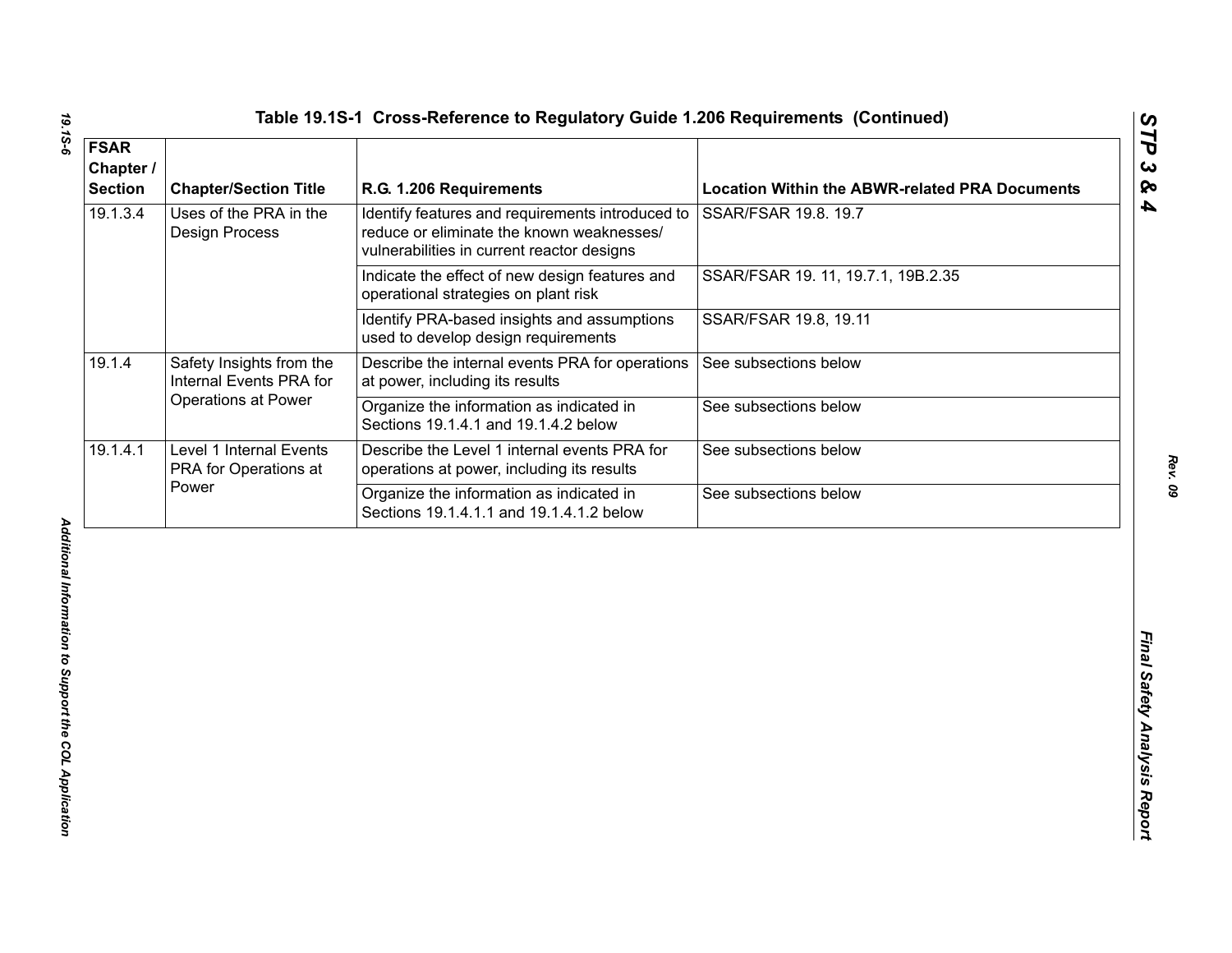| <b>FSAR</b><br>Chapter /<br><b>Section</b> | <b>Chapter/Section Title</b>                                 | R.G. 1.206 Requirements                                                                                                                                                                                                                                                                                                              | <b>Location Within the ABWR-related PRA Documents</b>                                        |
|--------------------------------------------|--------------------------------------------------------------|--------------------------------------------------------------------------------------------------------------------------------------------------------------------------------------------------------------------------------------------------------------------------------------------------------------------------------------|----------------------------------------------------------------------------------------------|
| 19.1.4.1.1                                 | Description of the Level I<br>PRA for Operations at<br>Power | Describe the methodology used to develop the<br>Level 1 PRA model (e.g., fault tree linking, large<br>event tree and small fault tree approach, etc.).                                                                                                                                                                               | SSAR/FSAR 19.2                                                                               |
|                                            |                                                              | List the internal initiating events (including<br>internal floods) that are addressed in the PRA                                                                                                                                                                                                                                     | SSAR/FSAR 19.3.1.1, SSAR 19D.3, SSAR/FSAR 19R                                                |
|                                            |                                                              | List the success criteria used to delineate<br>accident sequences, discuss how they were<br>determined, and identify any T-H codes used                                                                                                                                                                                              | SSAR/FSAR 19.2, 19.3.1.3.1, 19.5, 19E.1, 19E.2, 19EA,<br>19EB, 19EC, 19ED, SSAR 19D.4, 19D.5 |
|                                            |                                                              | Summarize the accident sequences modeled in<br>the PRA                                                                                                                                                                                                                                                                               | SSAR 19D.4, SSAR/FSAR 19R                                                                    |
|                                            |                                                              | Identify the source of all numerical data<br>(initiating event frequencies, component failure<br>rates, equipment unavailabilities due to test or<br>maintenance, human error probabilities,<br>common-cause failure parameters, etc.),<br>especially for numerical data that is based on<br>expert judgement or expert elicitation. | SSAR 19D.3, 19D.6, 19D.7, 19D.8, SSAR/FSAR 19R                                               |
|                                            |                                                              | List the plant systems and associated functions<br>that are included in the PRA model, and identify<br>their interdependencies. One acceptable way to<br>provide dependency information is to include a<br>system dependency matrix                                                                                                  | SSAR 19D.6, SSAR/FSAR 19R                                                                    |
|                                            |                                                              | Identify the PRA software platform used to<br>construct the model                                                                                                                                                                                                                                                                    | SSAR 19D.2.3                                                                                 |
|                                            |                                                              | State the truncation frequency used to solve the<br>PRA model                                                                                                                                                                                                                                                                        | SSAR/FSAR 19D.10                                                                             |

*STP 3 & 4*

19.15-7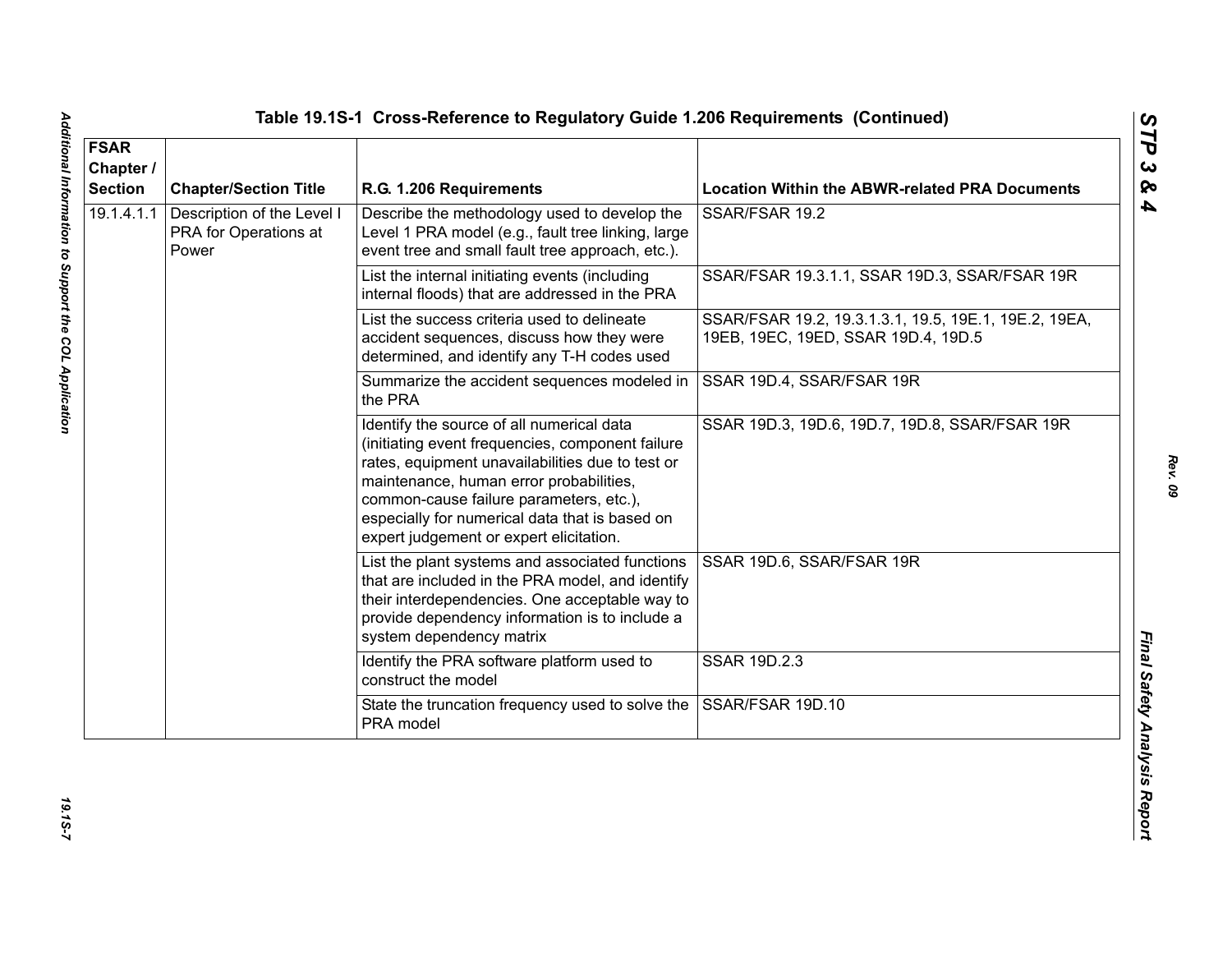| <b>FSAR</b><br>Chapter /<br><b>Section</b> | <b>Chapter/Section Title</b>                     | R.G. 1.206 Requirements                                                                                                                                                                                                    | <b>Location Within the ABWR-related PRA Documents</b>                                                                                |
|--------------------------------------------|--------------------------------------------------|----------------------------------------------------------------------------------------------------------------------------------------------------------------------------------------------------------------------------|--------------------------------------------------------------------------------------------------------------------------------------|
| 19.1.4.1.2                                 | Results from the Level I                         | Provide the total mean core-damage frequency                                                                                                                                                                               | SSAR 19.3.1.4, SSAR/FSAR 19R                                                                                                         |
|                                            | PRA for Operations at<br>Power                   | Describe the significant core damage<br>sequences, and provide their mean core-<br>damage frequencies                                                                                                                      | SSAR/FSAR 19.6.2, NUREG-1503 19.1.1,                                                                                                 |
|                                            |                                                  | Identify the significant internal initiating events,<br>and provide their percent contributions to the<br>total core-damage frequencies                                                                                    | SSAR/FSAR 19.3.1.4, 19R                                                                                                              |
|                                            |                                                  | Identify the significant functions, SSCs, and<br>operator actions, and provide their risk<br>achievement worths and Fussell-Vesely<br>importance measures) (or any other measures<br>used to determine risk significance). | SSAR 19D.7.6, SSAR/FSAR 19R, NUREG-1503 19.1.3.2.3<br>(Human Actions); SSAR/FSAR 19K, 19R, FSAR 19K,<br>NUREG-1503 19.1.3.2.5 (SSCs) |
|                                            |                                                  | Identify the PRA assumptions and PRA-based<br>insights                                                                                                                                                                     | SSAR/FSAR 19.2.3.1 and 19.10 (assumptions);<br>SSAR/FSAR 19.13 (insights)                                                            |
|                                            |                                                  | Discuss the results and insights from<br>importance, sensitivity, and uncertainty analyses                                                                                                                                 | SSAR/FSAR 19.13.5, NUREG-1503 19.1.3.2.5                                                                                             |
| 19.1.4.2                                   | Level 2 Internal Events<br>PRA for Operations at | Describe the Level 2 internal events PRA for<br>operations at power, including its results                                                                                                                                 | See subsections below                                                                                                                |
|                                            | Power                                            | Organize the information as indicated in<br>Sections 19.1.4.2.1 and 19.1.4.2.2 below                                                                                                                                       | See subsections below                                                                                                                |
|                                            |                                                  |                                                                                                                                                                                                                            |                                                                                                                                      |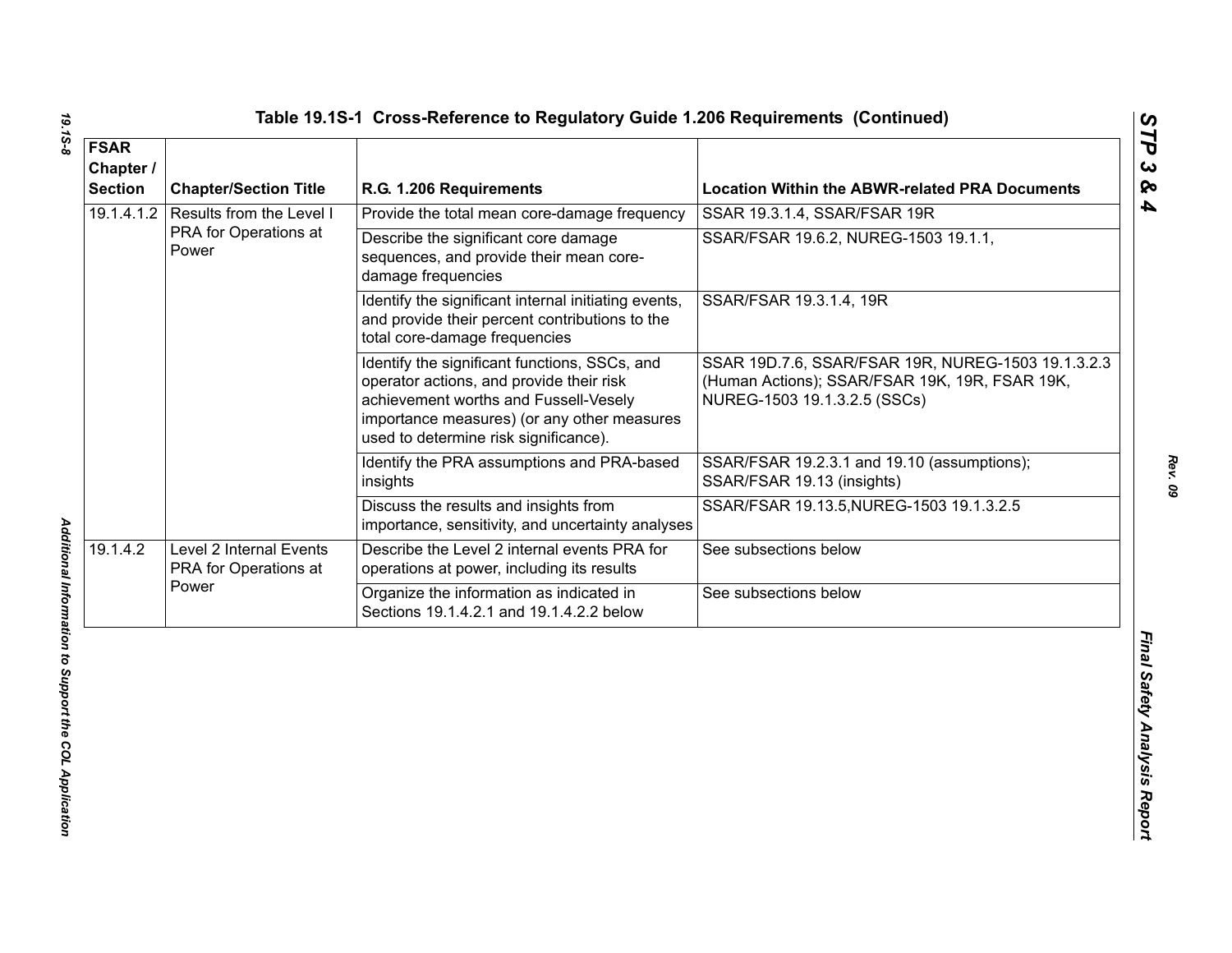| 19.1.4.2.1<br>Description of the Level 2<br>Discuss the interface with the core damage<br>PRA for Operations at<br>evaluation (Level I PRA).<br>Power<br>Describe the severe accident physical<br>processes/phenomena and modeling          | SSAR/FSAR 19.3.2, SSAR 19D.5<br>SSAR/FSAR 19.3.2.3, SSAR 19D.5 |
|---------------------------------------------------------------------------------------------------------------------------------------------------------------------------------------------------------------------------------------------|----------------------------------------------------------------|
|                                                                                                                                                                                                                                             |                                                                |
|                                                                                                                                                                                                                                             |                                                                |
| List the success criteria used to delineate<br>accident sequences, discuss how they were<br>determined, and identify any T-H codes used                                                                                                     | <b>SSAR 19D.5</b>                                              |
| Define the accident classes/release categories                                                                                                                                                                                              | SSAR/FSAR 19.3.2.2, SSAR 19D.5                                 |
| Characterize the containment ultimate pressure<br>capacity, and explain how it was determined,<br>and identify any computer codes used                                                                                                      | SSAR 19D.5 SSAR/FSAR 19FA, 19FB                                |
| List the plant systems and associated functions<br>that are included in the Level 2 PRA model, and<br>identify their interdependencies. One acceptable<br>way to provide dependency information is to<br>include a system dependency matrix | <b>SSAR 19D.5</b>                                              |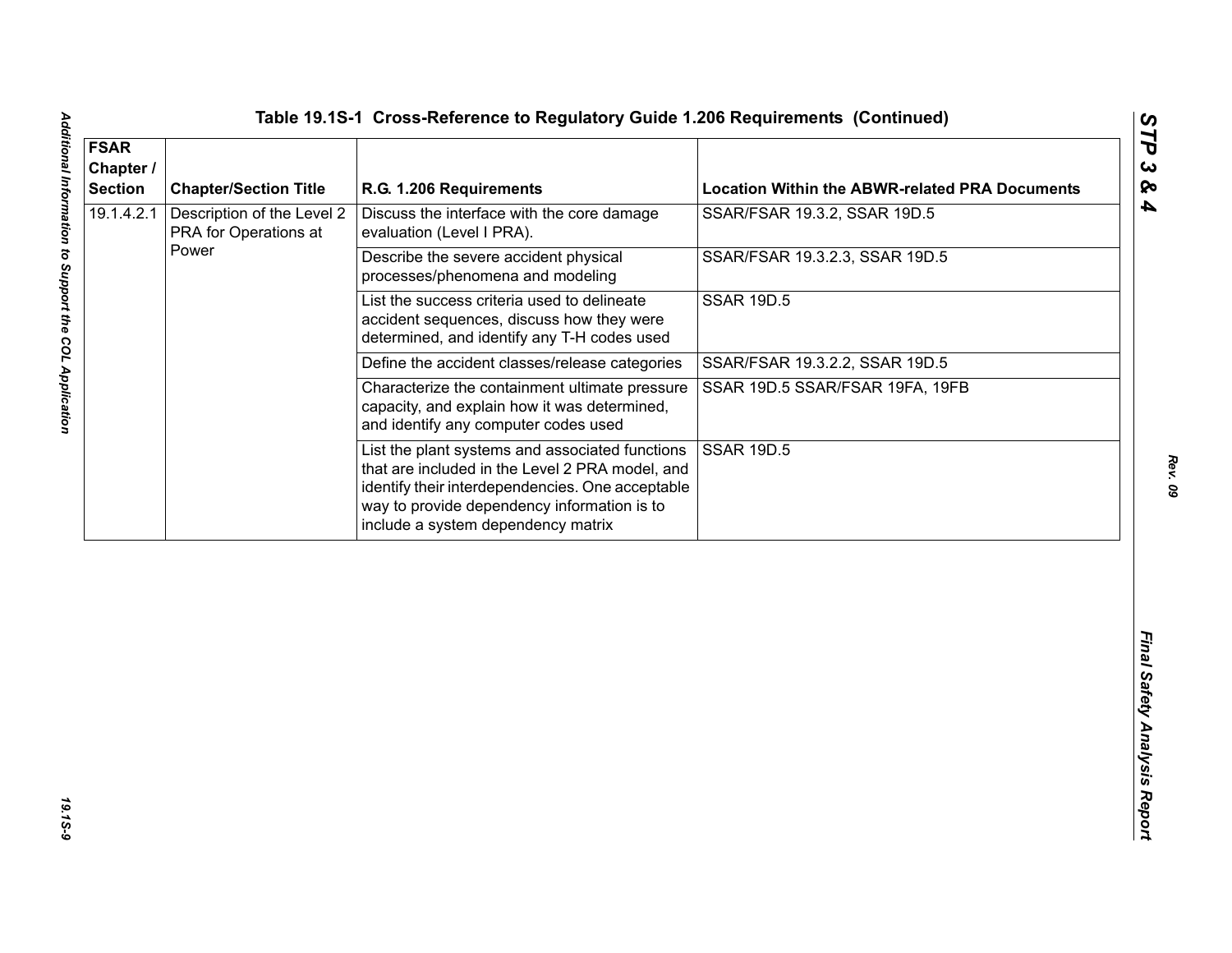| <b>FSAR</b><br>Chapter /<br><b>Section</b> | <b>Chapter/Section Title</b>                                         | R.G. 1.206 Requirements                                                                                                                                                                                                   | <b>Location Within the ABWR-related PRA Documents</b> |
|--------------------------------------------|----------------------------------------------------------------------|---------------------------------------------------------------------------------------------------------------------------------------------------------------------------------------------------------------------------|-------------------------------------------------------|
| 19.1.4.2.2                                 | Results from the Level 2<br>PRA for Operations at<br>Power           | Provide the total mean large release frequency<br>and total mean conditional containment failure<br>probability                                                                                                           | SSAR 19D.5, NUREG-1503 19.1.3.5                       |
|                                            |                                                                      | Describe the significant large release<br>sequences, and provide their mean release<br>frequencies                                                                                                                        | SSAR 19D.5, NUREG-1503 19.1.3.5                       |
|                                            |                                                                      | List the significant internal initiating events, and<br>provide their percent contributions to the total<br>large release frequency                                                                                       | SSAR 19D.5, NUREG-1503 19.1.3.5                       |
|                                            |                                                                      | Identify the significant functions, SSCs, and<br>operator actions, and provide their risk<br>achievement worths and Fussell-Vesely<br>importance measures (or any other measures<br>used to determine risk significance). | SSAR/FSAR 19.12, 19K, 19.8, SSAR 19D.7.4.5, 19D.7.7   |
|                                            |                                                                      | Characterize the containment performance                                                                                                                                                                                  | SSAR 19D.5, NUREG-1503 19.1.3.5                       |
|                                            |                                                                      | Identify the PRA assumptions and PRA-based<br>insights                                                                                                                                                                    | SSAR 19D.5, NUREG-1503 19.1.3.5                       |
|                                            |                                                                      | Discuss the results and insights from<br>importance, sensitivity, and uncertainty analyses                                                                                                                                | <b>SSAR 19D.5</b>                                     |
| 19.1.4.3                                   | Level 3 Internal Events<br>PRA for Operations at<br>Power (Optional) | Describe the Level 3 internal events PRA for<br>operations at power, including its results                                                                                                                                | See subsections below                                 |
|                                            |                                                                      | Organize the information as indicated in<br>Sections 19.1.4.3.1 and 19.1.4.3.2 below                                                                                                                                      | See subsections below                                 |

*19.1S-10 Additional Information to Support the COL Application*  Additional Information to Support the COL Application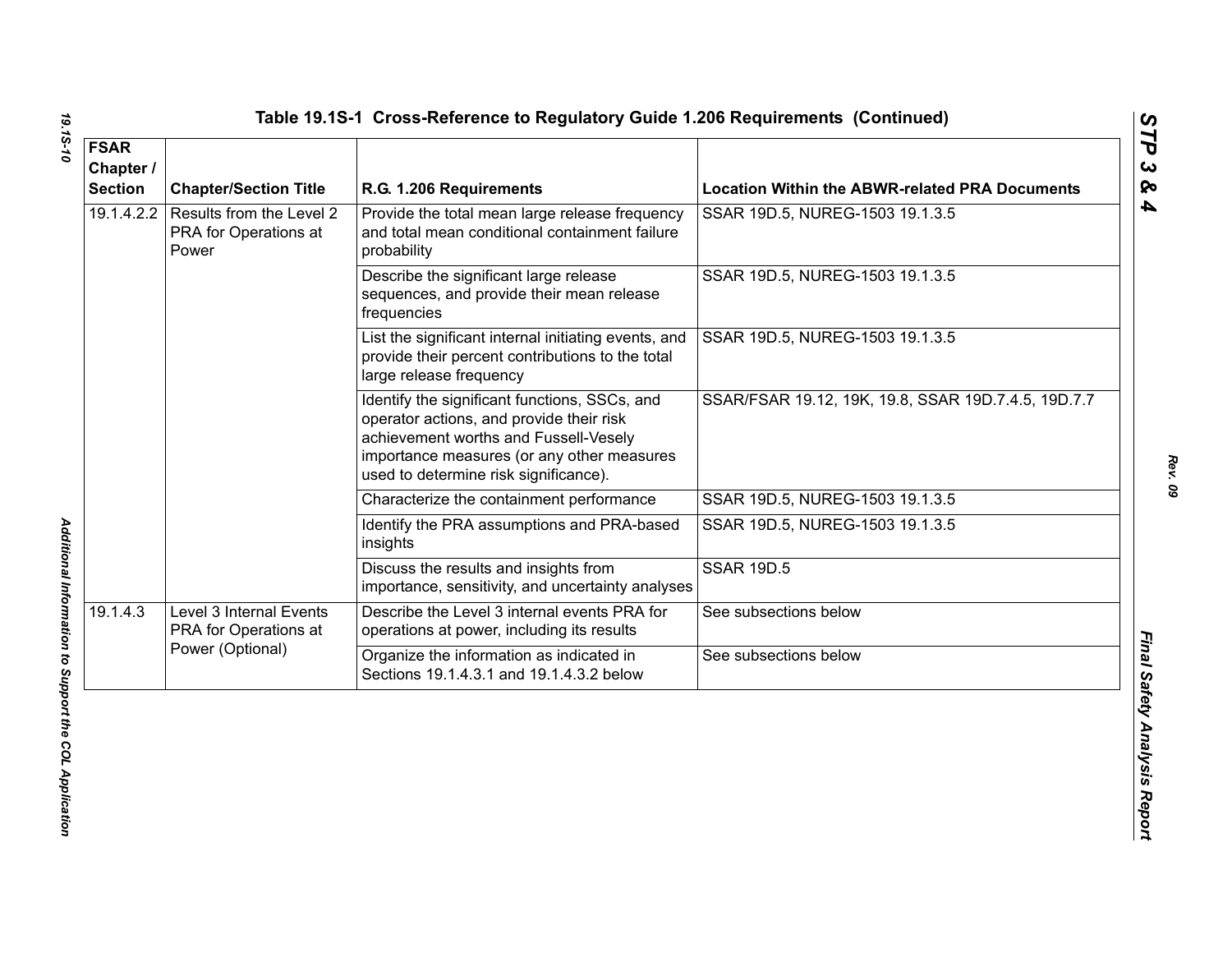| <b>FSAR</b><br>Chapter /<br><b>Section</b> | <b>Chapter/Section Title</b>                                                     | R.G. 1.206 Requirements                                                                                                                                | <b>Location Within the ABWR-related PRA Documents</b>      |
|--------------------------------------------|----------------------------------------------------------------------------------|--------------------------------------------------------------------------------------------------------------------------------------------------------|------------------------------------------------------------|
| 19.1.4.3.1                                 | Description of the Level 3<br>PRA for Operations at                              | Discuss the interface with the containment<br>analyses (Level 2 PRA).                                                                                  | SSAR/FSAR 19.3.4, 19E.3                                    |
|                                            | Power (Optional)                                                                 | Explain how the fission product source terms<br>were developed, and identify any computer<br>codes used                                                | SSAR/FSAR 19.3.4, 19E.3                                    |
|                                            |                                                                                  | Describe the dose consequence modeling,<br>including evacuation considerations, and<br>identify any computer codes used                                | SSAR/FSAR 19E.3                                            |
|                                            |                                                                                  | Describe how inputs to the calculation of offsite<br>consequences were developed (e.g.,<br>demography, meteorology).                                   | SSAR/FSAR 19E.3                                            |
|                                            | 19.1.4.3.2 Results from the Level 3<br>PRA for Operations at<br>Power (Optional) | Provide the mean individual prompt fatality risk<br>within 1 mile and the mean individual latent<br>cancer fatality risk within 10 miles               | SSAR/DCFD 19E.3                                            |
|                                            |                                                                                  | Describe significant offsite consequence<br>sequences., and provide their mean annual<br>occurrence frequencies                                        | SSAR/FSAR 19E.3                                            |
|                                            |                                                                                  | Identify significant functions, SSCs, and<br>operator actions., and provide their risk<br>achievement worths and Fussell-Vesely<br>importance measures | Not provided, however Level 3 PRA information is optional  |
|                                            |                                                                                  | Identify the PRA assumptions and PRA-based<br>insights                                                                                                 | SSAR/FSAR 19E.3                                            |
|                                            |                                                                                  | Discuss the results and insights from<br>importance, sensitivity, and uncertainty analyses                                                             | Not provided, however, Level 3 PRA information is optional |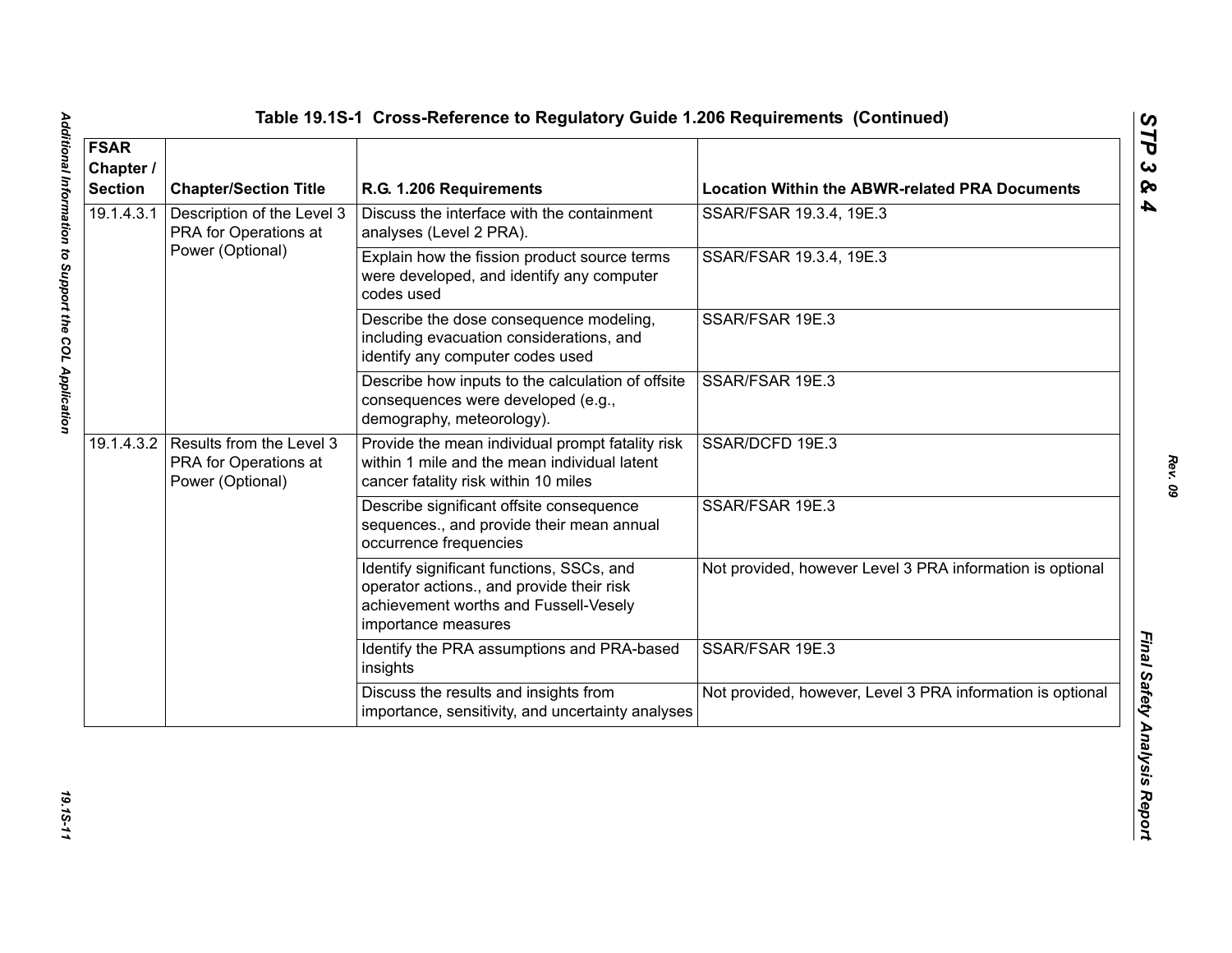|  | Table 19.1S-1  Cross-Reference to Regulatory Guide 1.206 Requirements  (Continueo |  |  |  |  |
|--|-----------------------------------------------------------------------------------|--|--|--|--|
|--|-----------------------------------------------------------------------------------|--|--|--|--|

| <b>FSAR</b>                                           |                                                            |                                                                                                                                                                             |                                                       |
|-------------------------------------------------------|------------------------------------------------------------|-----------------------------------------------------------------------------------------------------------------------------------------------------------------------------|-------------------------------------------------------|
| Chapter /<br><b>Section</b>                           | <b>Chapter/Section Title</b>                               | R.G. 1.206 Requirements                                                                                                                                                     | <b>Location Within the ABWR-related PRA Documents</b> |
| 19.1.5                                                | Safety Insights from the<br><b>External Events PRA for</b> | Identify and describe the external events<br>evaluated                                                                                                                      | SSAR/FSAR 19.4.1                                      |
|                                                       | <b>Operations at Power</b>                                 | If some external events were screened out or<br>incorporated into other evaluations, describe the<br>methods used to conduct the screening and<br>bounding analyses         | SSAR/FSAR 19.4.1                                      |
|                                                       |                                                            | Include FSAR cross-references to specific<br>external events, as appropriate                                                                                                | SSAR/FSAR 19.4                                        |
|                                                       |                                                            | Organize the information as indicated in<br>Sections 19.1.5.1 through 19.1.5.N below                                                                                        | See subsections below                                 |
| 19.1.5.1                                              | Seismic Risk Evaluation                                    | Describe the seismic risk evaluation for<br>operations at power, including its results                                                                                      | See subsections below                                 |
|                                                       |                                                            | Organize the information as indicated in<br>Sections 19.1.5.1.1 and 19.1.5.1.2 below                                                                                        | See subsections below                                 |
| 19.1.5.1.1                                            | Description of the Seismic<br><b>Risk Evaluation</b>       | Describe the seismic analysis methodology and<br>approach, including any screening and<br>bounding analyses (e.g., seismic margins<br>analysis).                            | SSAR/FSAR 19.4.3                                      |
| Additional Information to Support the COL Application |                                                            | Describe the site-specific seismic hazards<br>analysis, and identify the source(s) of<br>information used (e.g., USGS)                                                      | SSAR/FSAR 19.4.3                                      |
|                                                       |                                                            | Describe the SSC fragility analysis, including the<br>use of information about similar components<br>and information developed from expert opinion<br>or expert elicitation | SSAR/FSAR 19H                                         |
|                                                       |                                                            | Describe the seismic risk accident sequence<br>and system modeling, and identify any computer<br>codes used                                                                 | SSAR/FSAR 19I                                         |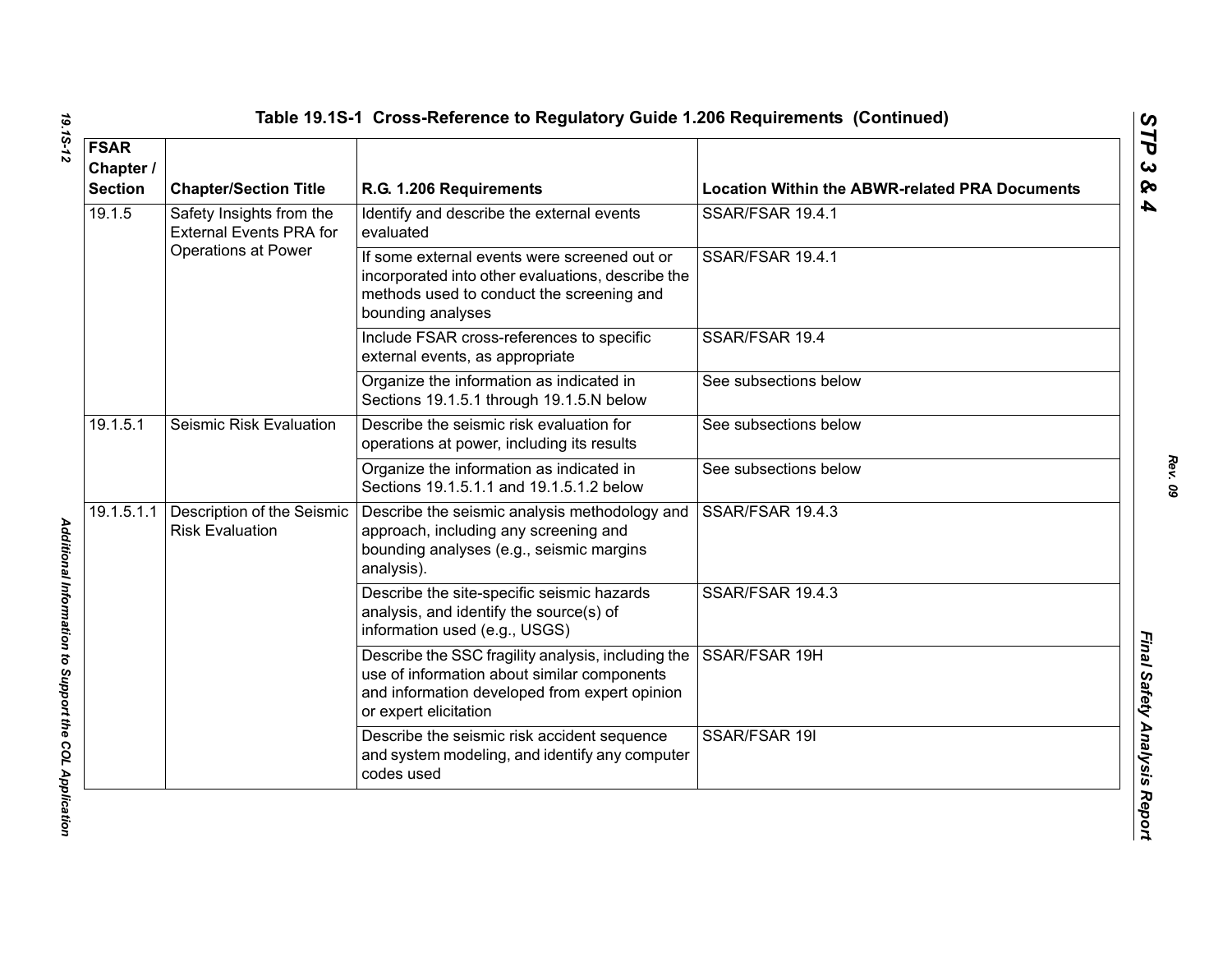| <b>FSAR</b><br>Chapter /<br><b>Section</b> | <b>Chapter/Section Title</b>                              | R.G. 1.206 Requirements                                                                                                                                                                                                   | <b>Location Within the ABWR-related PRA Documents</b>                   |
|--------------------------------------------|-----------------------------------------------------------|---------------------------------------------------------------------------------------------------------------------------------------------------------------------------------------------------------------------------|-------------------------------------------------------------------------|
| 19.1.5.1.2                                 | <b>Results from the Seismic</b><br><b>Risk Evaluation</b> | Provide the mean total core-damage frequency,<br>large release frequency, and conditional<br>containment failure probability due to seismic<br>events                                                                     | SSAR/FSAR 19I                                                           |
|                                            |                                                           | Describe the significant core-damage, large<br>release, and offsite consequence (optional)<br>sequences, and provide their mean values                                                                                    | SSAR/FSAR 19I                                                           |
|                                            |                                                           | Identify the significant functions, SSCs, and<br>operator actions, and provide their risk<br>achievement worths and Fussell-Vesely<br>importance measures (or any other measures<br>used to determine risk significance). | SSAR/FSAR 19D.10, NUREG-1503 19.1.3.3.1.3,<br>19.1.3.3.1.4,             |
|                                            |                                                           | Identify the PRA assumptions and PRA-based<br>insights                                                                                                                                                                    | SSAR/FSAR 19H, 19I (assumptions), NUREG-1503<br>19.1.3.3.1.2 (insights) |
|                                            |                                                           | Discuss the results and insights from<br>importance, sensitivity, and uncertainty analyses                                                                                                                                | NUREG-1503 19.1.3.3.1.6                                                 |
| 19.1.5.2                                   | <b>Internal Fires Risk</b><br>Evaluation                  | Describe the internal fire risk evaluation for<br>operations at power, including its results                                                                                                                              | See subsections below                                                   |
|                                            |                                                           | Organize the information as indicated in<br>Sections 19.1.5.2.1 and 19.1.5.2.2 below                                                                                                                                      | See subsections below                                                   |
|                                            |                                                           |                                                                                                                                                                                                                           |                                                                         |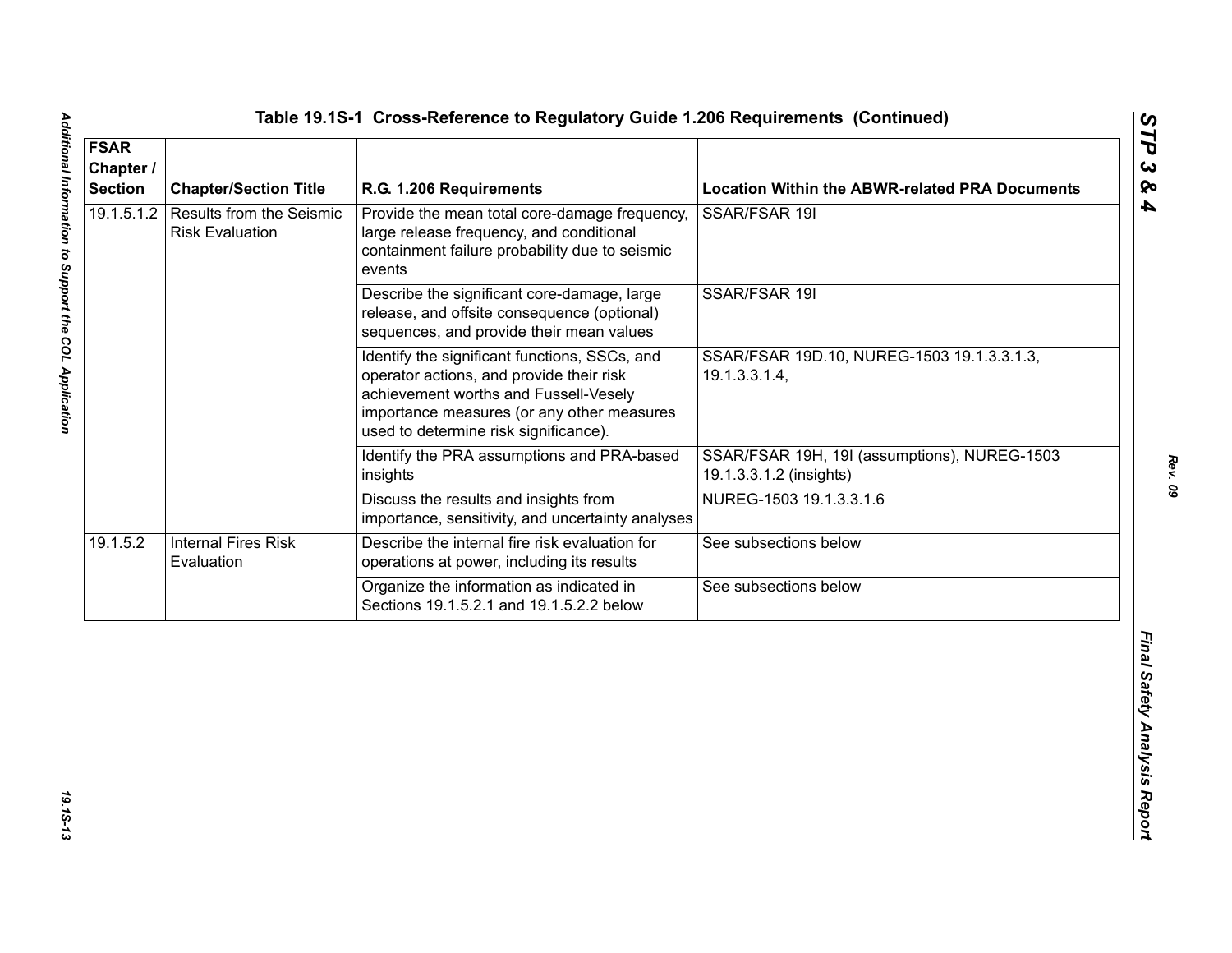| <b>FSAR</b><br>Chapter /<br><b>Section</b> | <b>Chapter/Section Title</b>                               | R.G. 1.206 Requirements                                                                                                                                                                                                  | <b>Location Within the ABWR-related PRA Documents</b>                             |
|--------------------------------------------|------------------------------------------------------------|--------------------------------------------------------------------------------------------------------------------------------------------------------------------------------------------------------------------------|-----------------------------------------------------------------------------------|
| 19.1.5.2.1                                 | Description of the Internal<br><b>Fire Risk Evaluation</b> | Describe the internal fire analysis methodology<br>and approach, including the use of any<br>screening or bounding analyses                                                                                              | SSAR/FSAR 19.4.4, 19M                                                             |
|                                            |                                                            | Explain how the fire initiation frequencies were<br>estimated                                                                                                                                                            | SSAR/FSAR 19M                                                                     |
|                                            |                                                            | Describe the propagation of fires, and identify<br>any computer codes used                                                                                                                                               | SSAR/FSAR 19M                                                                     |
|                                            |                                                            | Describe the fire damage modeling, and identify<br>the specific fire-induced failure modes<br>considered in the evaluation                                                                                               | SSAR/FSAR 19M                                                                     |
|                                            |                                                            | Describe the plant response analysis and<br>modeling                                                                                                                                                                     | SSAR/FSAR 19M                                                                     |
| 19.1.5.2.2                                 | Results from the Internal<br><b>Fire Risk Evaluation</b>   | Provide the total mean core-damage frequency,<br>large release frequency, and conditional<br>containment failure probability due to internal<br>fire events.                                                             | SSAR/FSAR 19.4.4, 19M                                                             |
|                                            |                                                            | Describe the significant core-damage, large<br>release, and offsite consequence (optional)<br>sequences, and provide their mean values                                                                                   | SSAR/FSAR 19M, NUREG-1503 19.1.3.3.2.1                                            |
|                                            |                                                            | Identify the significant functions, SSCs, and<br>operator actions, and provide their risk<br>achievement worths and Fussell-Vesely<br>importance measures (or any other measures<br>used to determine risk significance) | NUREG-1503 19.1.3.3.2.3                                                           |
|                                            |                                                            | Identify the PRA assumptions and PRA-based<br>insights.                                                                                                                                                                  | SSAR/FSAR 19M (assumptions), NUREG-1503,<br>19.1.3.3.2.2, 19.1.3.3.2.4 (insights) |
|                                            |                                                            | Discuss the results and insights from<br>importance, sensitivity, and uncertainty analyses                                                                                                                               | NUREG-1503 19.1.3.3.2.5                                                           |

Additional Information to Support the COL Application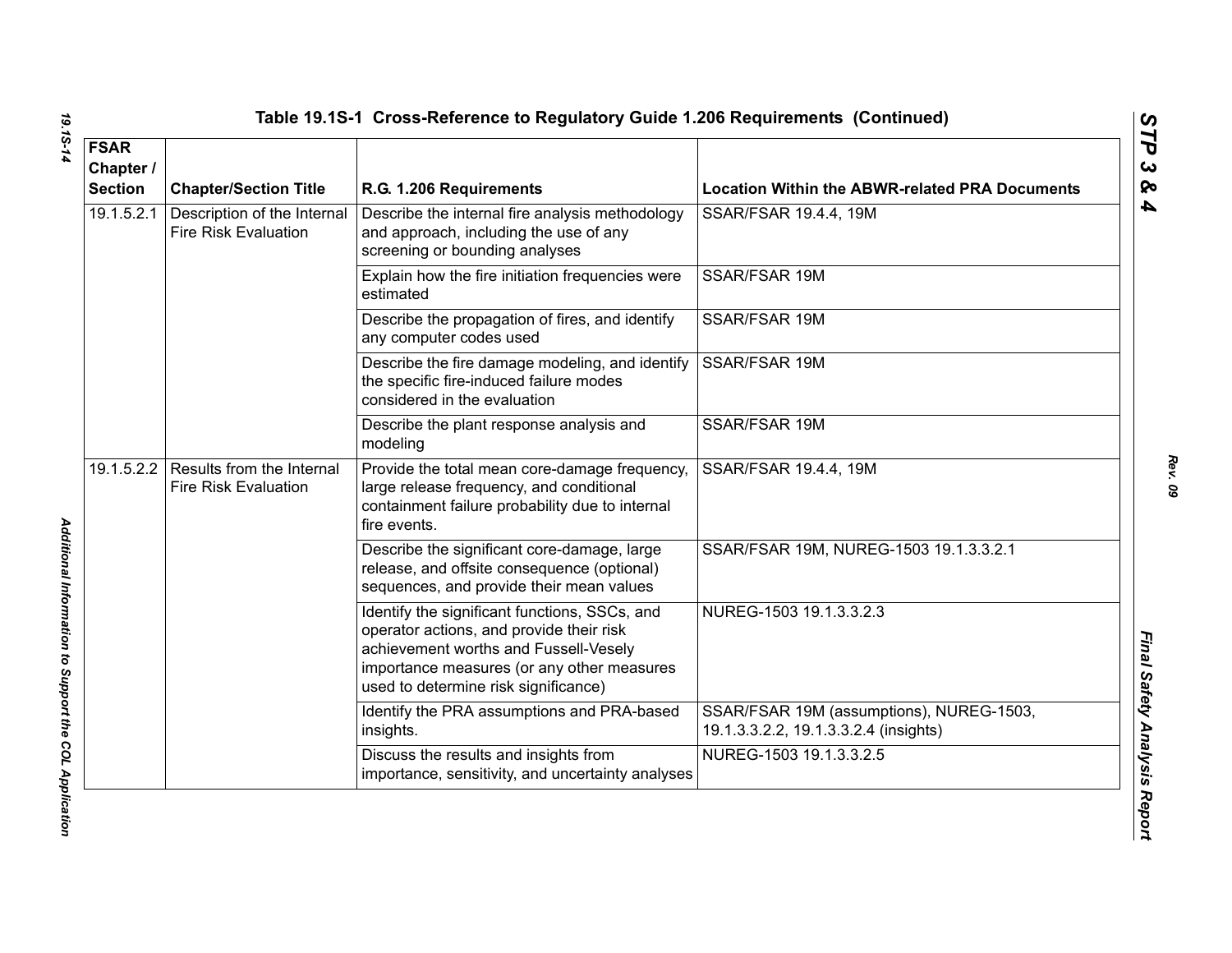| <b>FSAR</b><br>Chapter /<br><b>Section</b> | <b>Chapter/Section Title</b>                                           | R.G. 1.206 Requirements                                                             | <b>Location Within the ABWR-related PRA Documents</b> |
|--------------------------------------------|------------------------------------------------------------------------|-------------------------------------------------------------------------------------|-------------------------------------------------------|
| 19.1.5.3<br>to<br>19.1.5.N                 | <b>Other External Events</b><br>Risk Evaluations (as<br>needed)        |                                                                                     | FSAR 19R for external flood                           |
| 19.1.5.3<br>to<br>19.1.5.N                 | <b>Other External Events</b><br><b>Risk Evaluations (as</b><br>needed) |                                                                                     | SSAR/FSAR 19.4.2 for tornado strike analysis          |
| 19.1.6                                     | Safety Insights from the<br>PRA for Other Modes of                     | Describe the risk evaluation for other modes of<br>operation, including its results | See subsections below                                 |
|                                            | Operation                                                              | Organize the information as indicated in<br>Sections 19.1.6.1 and 19.1.6.2 below    | See subsections below                                 |
|                                            |                                                                        |                                                                                     |                                                       |
|                                            |                                                                        |                                                                                     |                                                       |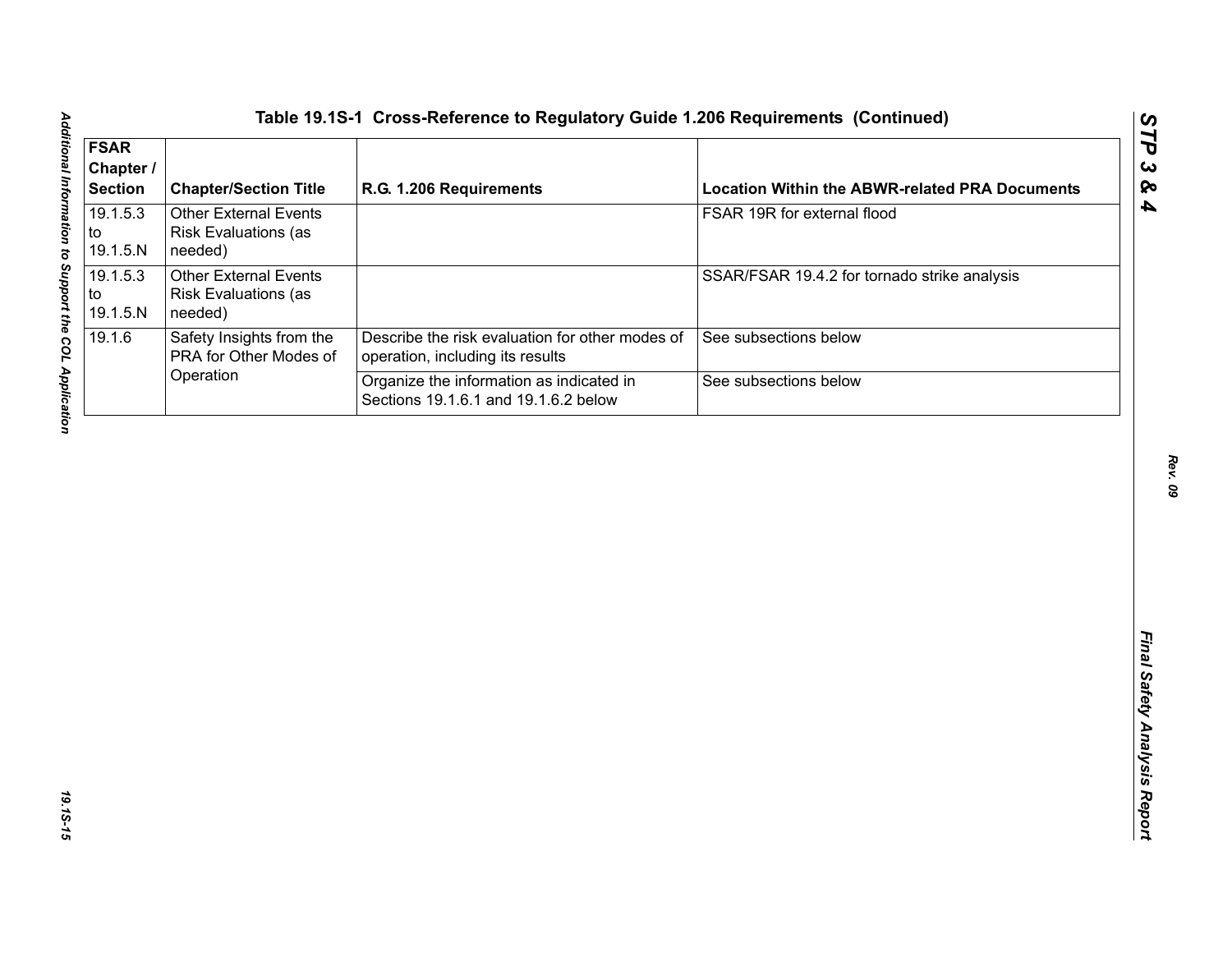| <b>FSAR</b><br>Chapter /<br><b>Section</b> | <b>Chapter/Section Title</b>                                           | R.G. 1.206 Requirements                                                                                                                                                                                                                                                                                                              | <b>Location Within the ABWR-related PRA Documents</b>                                                                                     |
|--------------------------------------------|------------------------------------------------------------------------|--------------------------------------------------------------------------------------------------------------------------------------------------------------------------------------------------------------------------------------------------------------------------------------------------------------------------------------|-------------------------------------------------------------------------------------------------------------------------------------------|
| 19.1.6.1                                   | Description of the Low-<br>Power and Shutdown<br><b>Operations PRA</b> | Identify and describe the other (non-full-power)<br>modes of operation addressed in the risk<br>evaluation                                                                                                                                                                                                                           | SSAR/FSAR 19.4.6                                                                                                                          |
|                                            |                                                                        | If the evaluation of some modes is incorporated<br>into (or bounded by) the evaluations of other<br>modes, describe the methods used to conduct<br>the grouping and bounding analyses                                                                                                                                                | SSAR/FSAR 19L (qualitative evaluation)                                                                                                    |
|                                            |                                                                        | Describe the methodology used to develop the<br>low-power and shutdown PRA models                                                                                                                                                                                                                                                    | SSAR/FSAR 19Q                                                                                                                             |
|                                            |                                                                        | List the initiating events (internal and external)<br>that are addressed in the PRA                                                                                                                                                                                                                                                  | SSAR/FSAR 19L, 19Q (Note: initiating events are reviewed<br>and qualitatively evaluated. Only loss of DHR is<br>quantitatively evaluated) |
|                                            |                                                                        | List the success criteria used to delineate<br>accident sequences, discuss how they were<br>determined, and identify any T-H codes used                                                                                                                                                                                              | SSAR/FSAR 19Q (for loss of DHR)                                                                                                           |
|                                            |                                                                        | Summarize the accident sequences modeled in<br>the PRA.                                                                                                                                                                                                                                                                              | SSAR/FSAR 19Q (for loss of DHR)                                                                                                           |
|                                            |                                                                        | List the plant systems and associated functions<br>that are included in the PRA model                                                                                                                                                                                                                                                | SSAR/FSAR 19Q (for loss of DHR)                                                                                                           |
|                                            |                                                                        | Identify the source of all numerical data<br>(initiating event frequencies, component failure<br>rates, equipment unavailabilities due to test or<br>maintenance, human error probabilities,<br>common-cause failure parameters, etc.),<br>especially for numerical data that is based on<br>expert judgement or expert elicitation. | SSAR/FSAR 19Q (for loss of DHR)                                                                                                           |
|                                            |                                                                        | Identify the PRA software platform used to<br>construct the model                                                                                                                                                                                                                                                                    | <b>SSAR 19D.2.3</b>                                                                                                                       |
|                                            |                                                                        | State the truncation frequency used to solve the<br>PRA model                                                                                                                                                                                                                                                                        | SSAR/FSAR 19D.10                                                                                                                          |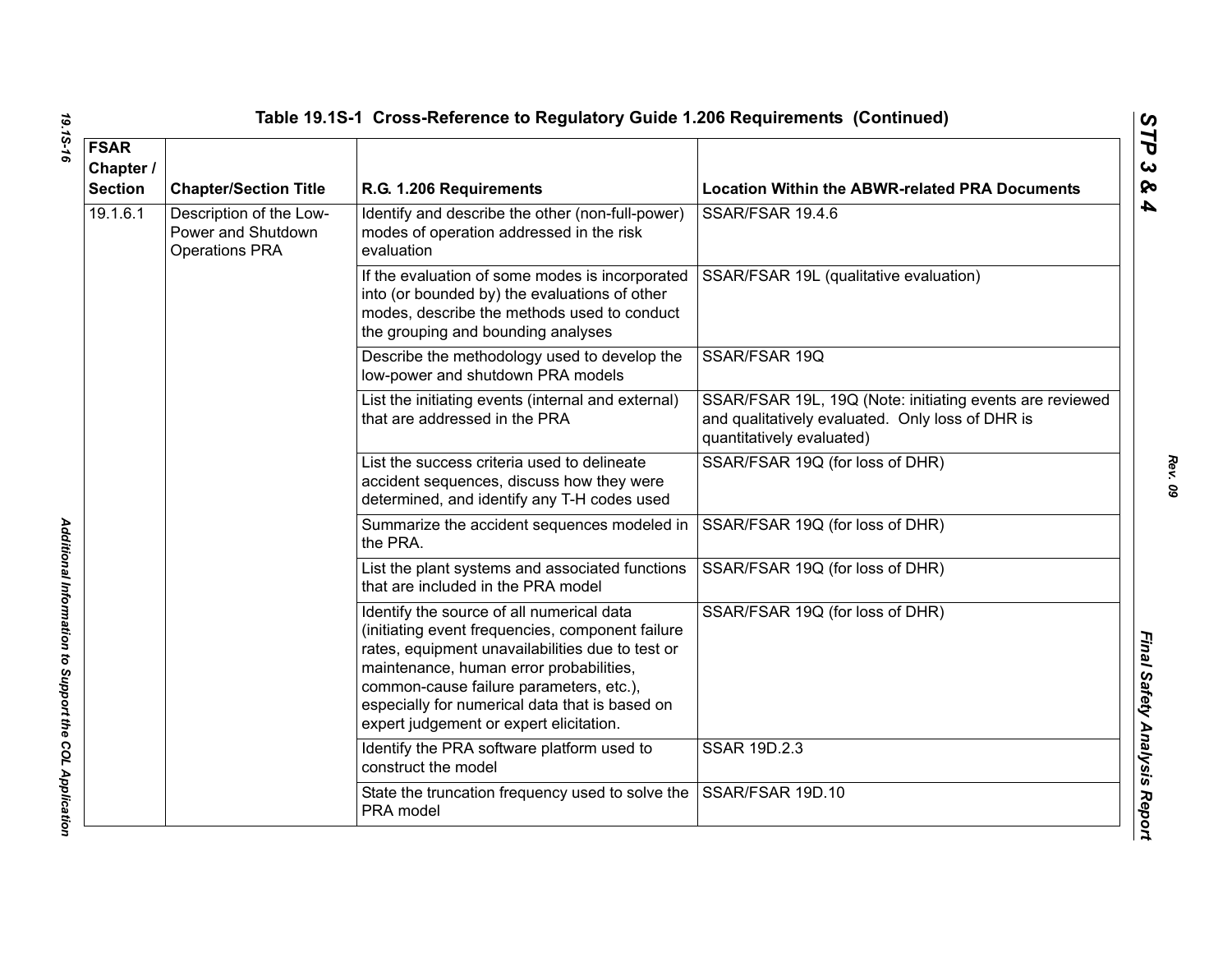| <b>FSAR</b><br>Chapter /<br><b>Section</b> | <b>Chapter/Section Title</b>                            | R.G. 1.206 Requirements                                                                                                                                                                                                                                      | <b>Location Within the ABWR-related PRA Documents</b>                    |
|--------------------------------------------|---------------------------------------------------------|--------------------------------------------------------------------------------------------------------------------------------------------------------------------------------------------------------------------------------------------------------------|--------------------------------------------------------------------------|
| 19.1.6.2                                   | Results from the Low-                                   | Provide the total mean core-damage frequency                                                                                                                                                                                                                 | SSAR/FSAR 19Q (for loss of DHR)                                          |
|                                            | Power and Shutdown<br><b>Operations PRA</b>             | For each plant operating state, describe the<br>significant core-damage, large release, and<br>offsite consequence (optional) sequences, and<br>provide their mean values                                                                                    | N/A, see NUREG-1503 19.1.3.4.1                                           |
|                                            |                                                         | For each plant operating state, identify the<br>significant initiating events, including both<br>internal and external events, and provide their<br>percent contributions to the total core-damage<br>frequency and the large release frequency              | N/A, see NUREG-1503 19.1.3.4.1                                           |
|                                            |                                                         | For each plant operating state, identify the<br>significant functions, SSCs, and operator<br>actions, and provide their risk achievement<br>worths and Fussell-Vesely importance<br>measures (or any other measures used to<br>determine risk significance). | SSAR/FSAR 19.12, 19K, 19.8, 19D.7.4.5, 19D.7.7,<br>NUREG-1503 19.1.3.4.4 |
|                                            |                                                         | Identify the PRA assumptions and PRA-based<br>insights                                                                                                                                                                                                       | SSAR/FSAR 19Q                                                            |
|                                            |                                                         | Discuss the results and insights from<br>importance, sensitivity, and uncertainty analyses                                                                                                                                                                   | NUREG-1503 19.1.3.4.7                                                    |
| 19.1.7                                     | PRA-Related Input to<br>Other Programs and<br>Processes | Describe the specific PRA-related inputs<br>provided to the programs identified in Section<br>19.1.1                                                                                                                                                         | SSAR/FSAR 19K                                                            |
|                                            |                                                         | Provide cross-references to the specific<br>sections that describe and evaluate each of<br>these programs.                                                                                                                                                   | SSAR/FSAR 19.8 Table 19.8-1 to 19.8-7                                    |

Additional Information to Support the COL Application

*Rev. 09*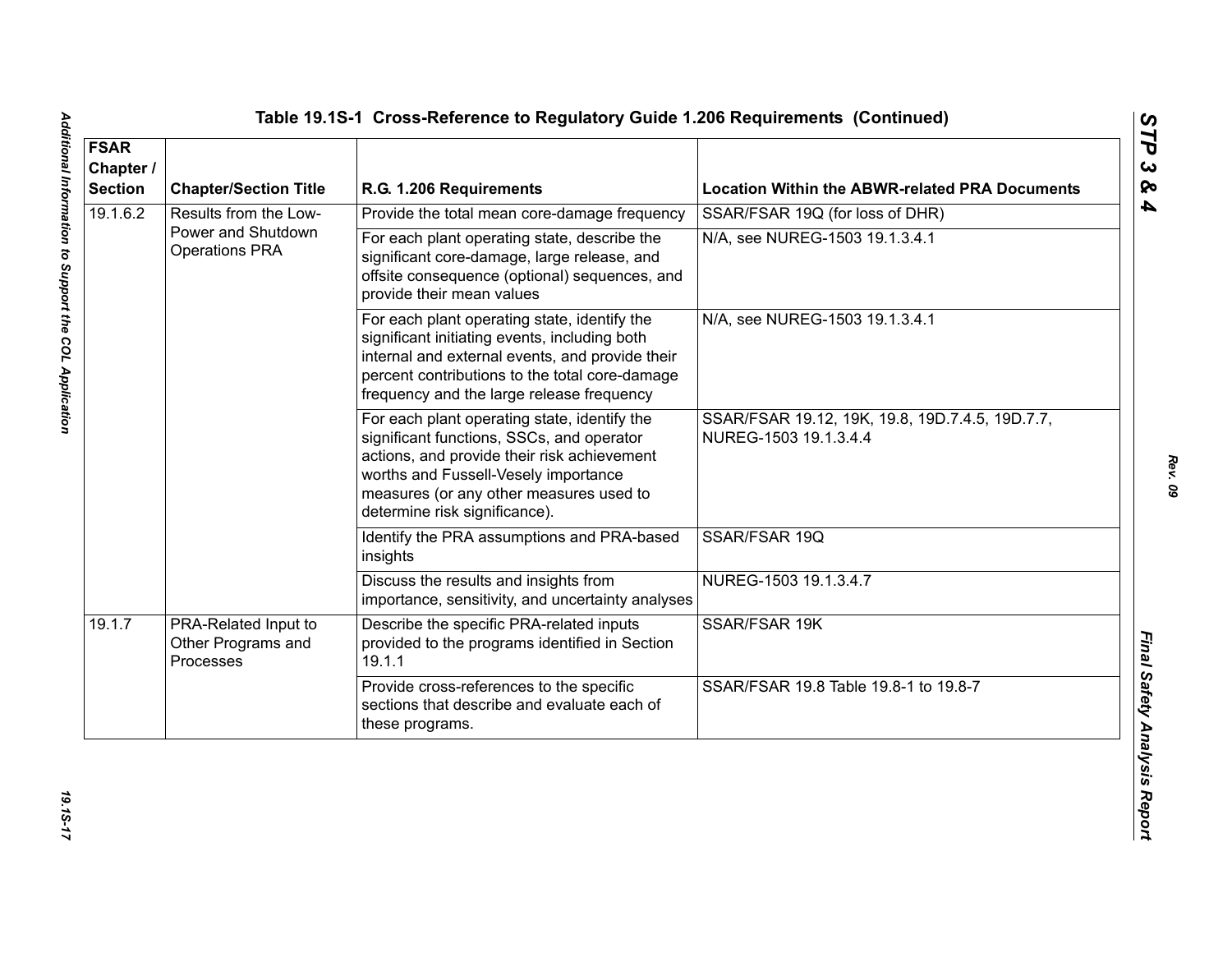| <b>FSAR</b><br>Chapter /<br><b>Section</b> | <b>Chapter/Section Title</b>                                                        | R.G. 1.206 Requirements                                                                                                                                                                                       | <b>Location Within the ABWR-related PRA Documents</b>                                       |
|--------------------------------------------|-------------------------------------------------------------------------------------|---------------------------------------------------------------------------------------------------------------------------------------------------------------------------------------------------------------|---------------------------------------------------------------------------------------------|
| 19.1.7.1                                   | PRA Input to Design<br>Programs and Processes                                       | Discuss PRA-based insights identified during<br>the design development that ensure the<br>assumptions made in the PRA will remain valid<br>for the as-to-be-built, as-to-be-operated plant                    | SSAR/FSAR 19.8, 19.11                                                                       |
|                                            |                                                                                     | Include assumptions regarding SSC and<br>operator performance and reliability, ITAACs,<br>interface requirements; COL action items; plant<br>features, design and operational programs, and<br>other factors. | SSAR/FSAR 19.7, 19.11, Table 19.8-1 to 19.8-7                                               |
| 19.1.7.2                                   | PRA Input to the<br>Maintenance Rule<br>Implementation                              | No specific requirements noted                                                                                                                                                                                | <b>FSAR 17.6</b>                                                                            |
| 19.1.7.3                                   | PRA Input to the Reactor<br><b>Oversight Process</b>                                | No specific requirements noted                                                                                                                                                                                | Refer to the other programs                                                                 |
| 19.1.7.4                                   | PRA Input to the<br><b>Reliability Assurance</b><br>Program                         | No specific requirements noted                                                                                                                                                                                | SSAR/FSAR 17.4 and 19K                                                                      |
| 19.1.7.5                                   | PRA Input to the<br>Regulatory Treatment of<br>Nonsafety-Related<br>Systems Program | No specific requirements noted                                                                                                                                                                                | N/A; RTNSS is only applicable to passive plants and<br>therefore does not apply to the ABWR |
| 19.1.7.N                                   | PRA Input to [Other<br>Program or Process]                                          | No specific requirements noted                                                                                                                                                                                | None                                                                                        |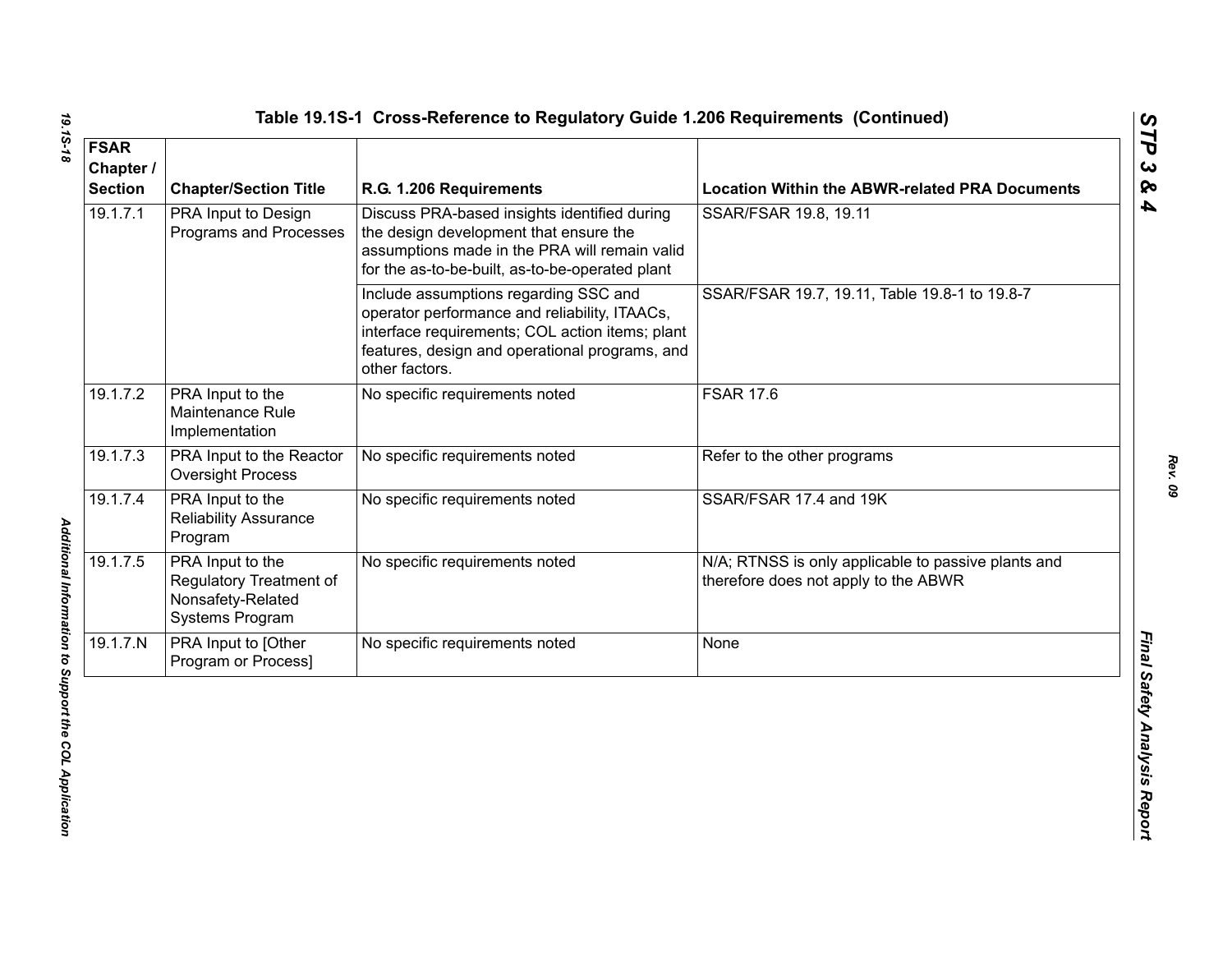| <b>FSAR</b><br>Chapter /<br><b>Section</b> | <b>Chapter/Section Title</b>    | R.G. 1.206 Requirements                                                                   | <b>Location Within the ABWR-related PRA Documents</b>                                                                                                                                                                                                                                                                                                                                                                                                                                       |
|--------------------------------------------|---------------------------------|-------------------------------------------------------------------------------------------|---------------------------------------------------------------------------------------------------------------------------------------------------------------------------------------------------------------------------------------------------------------------------------------------------------------------------------------------------------------------------------------------------------------------------------------------------------------------------------------------|
| 19.1.8                                     | <b>Conclusions and Findings</b> | Provide a conclusion that the PRA has been<br>used as discussed in Section C.I.19.2       | The level of detail and approaches used were consistent<br>with the guidance contained in C.I.19.2 of RG 1.206 with the<br>exception of passive plant specific issue of the regulatory<br>treatment of nonsafety systems (which is not applicable to<br>the ABWR), and the actual section updates for site specific<br>information contained in the STP COLA, the major goals<br>listed are addressed as indicated in FSAR sections 19.8,<br>19D.7, 19.6.2, 19.6.8 19.8, 19.7, 19.4S, 19.11 |
|                                            |                                 | Provide a conclusion that the results of the PRA<br>support the decision to issue the COL | The design PRA was updated with site-specific and refined<br>system, structure and component design information to<br>support issuance of the STP COLA.                                                                                                                                                                                                                                                                                                                                     |
|                                            |                                 |                                                                                           |                                                                                                                                                                                                                                                                                                                                                                                                                                                                                             |
|                                            |                                 |                                                                                           |                                                                                                                                                                                                                                                                                                                                                                                                                                                                                             |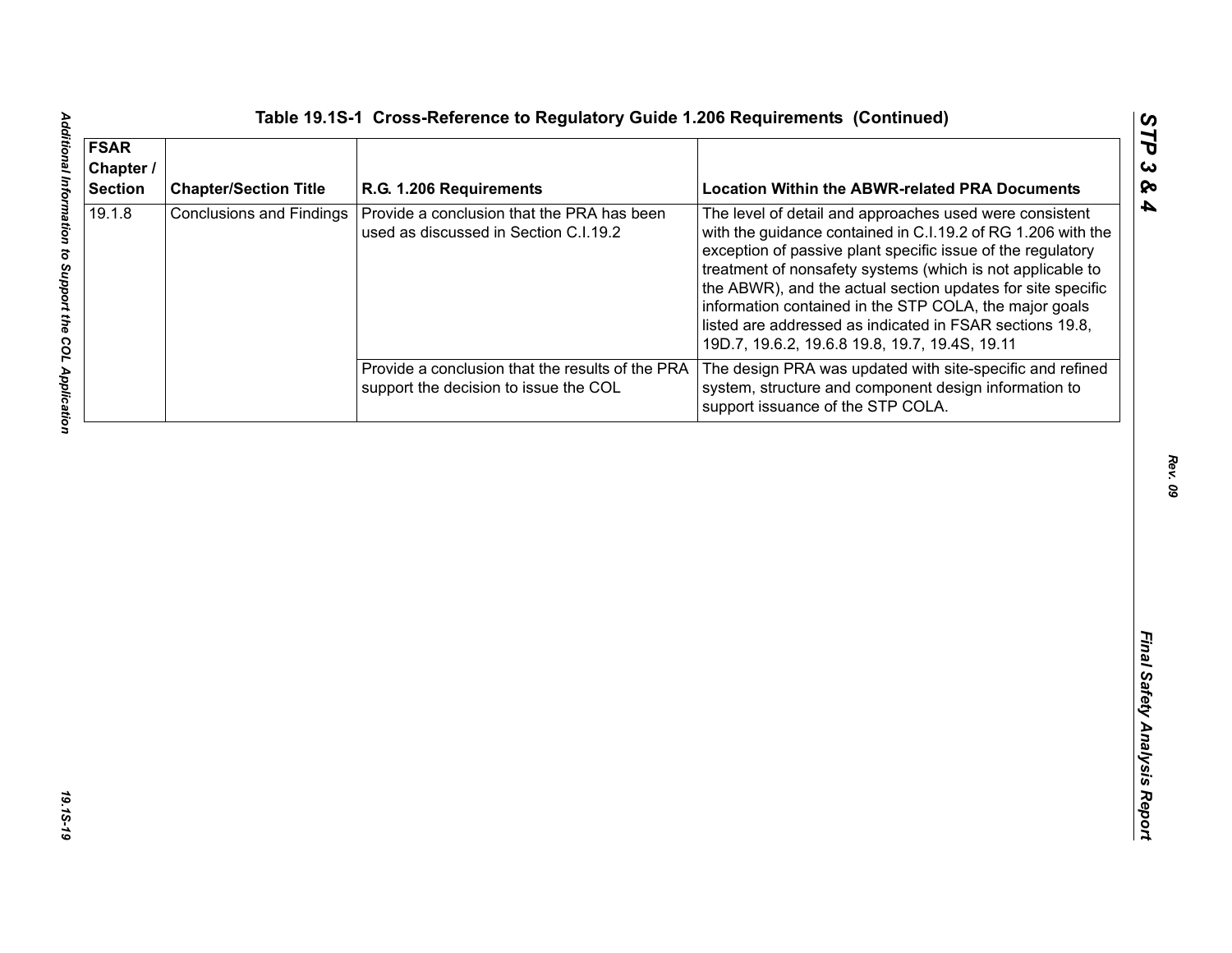| <b>FSAR</b><br>Chapter /<br><b>Section</b> | <b>Chapter/Section Title</b>  | R.G. 1.206 Requirements                                                                                                                                                                                                                                                                                                                                                                                                                                                                                                                                                                                                                                                                                                                                        | <b>Location Within the ABWR-related PRA Documents</b> |
|--------------------------------------------|-------------------------------|----------------------------------------------------------------------------------------------------------------------------------------------------------------------------------------------------------------------------------------------------------------------------------------------------------------------------------------------------------------------------------------------------------------------------------------------------------------------------------------------------------------------------------------------------------------------------------------------------------------------------------------------------------------------------------------------------------------------------------------------------------------|-------------------------------------------------------|
| 19.2                                       | Severe Accident<br>Evaluation | Describe the design features to prevent and<br>mitigate severe accidents, in accordance with<br>the requirements in 10 CFR 52.47(23) or 10<br>CFR 52.79(a)(38), for a DC or a COL<br>application, respectively. These features should<br>specifically address the issues identified in<br>SECY-90-016 and SECY-93-087, which the<br>Commission approved in related SRMs dated<br>June 26, 1990, and July 21, 1993, respectively,<br>for prevention (e.g., ATWS, mid-loop operation,<br>SBO, fire protection, and intersystem LOCA)<br>and mitigation (e.g., hydrogen generation and<br>control, core debris coolability, high-pressure<br>core melt ejection, containment performance,<br>dedicated containment vent penetration,<br>equipment survivability). | SSAR/FSAR 19.7.3, 19.8, 19.8.1.3, 19E.2               |
|                                            |                               | In addition, the design should satisfy the<br>requirements of 10 CFR 52.47(8) or 10 CFR<br>52.79(a)(17), for a DC or a COL application,<br>respectively. In particular, both regulations<br>invoke 10 CFR 50.34(f)(1)(i) to specify that a<br>design-specific or plant-specific PRA should be<br>performed to seek improvements in core heat<br>removal system reliability and containment heat<br>removal system reliability that are significant<br>and practical and do not excessively impact the<br>plant                                                                                                                                                                                                                                                 | SSAR/FSAR 19.3, 19.7, 19.13.2, 19E.2 SSAR 19D.5.2     |
| 19.2.1                                     | Introduction                  | Provide a description of the severe accident<br>evaluation                                                                                                                                                                                                                                                                                                                                                                                                                                                                                                                                                                                                                                                                                                     | SSAR/FSAR 19.2                                        |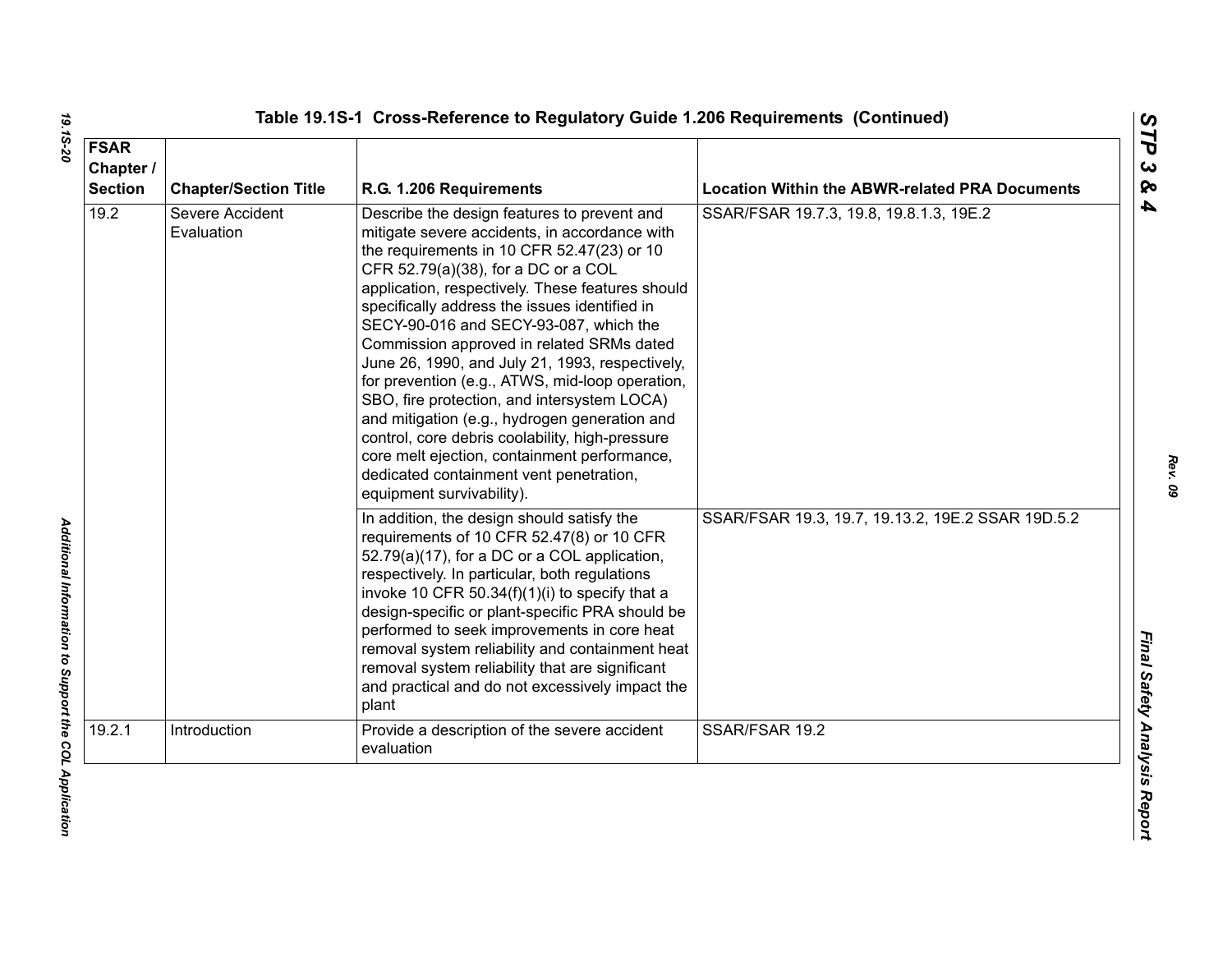| <b>FSAR</b><br>Chapter /<br><b>Section</b> | <b>Chapter/Section Title</b>                 | R.G. 1.206 Requirements                                                                                                                                                                                                                                                                                                                                                           | <b>Location Within the ABWR-related PRA Documents</b>              |
|--------------------------------------------|----------------------------------------------|-----------------------------------------------------------------------------------------------------------------------------------------------------------------------------------------------------------------------------------------------------------------------------------------------------------------------------------------------------------------------------------|--------------------------------------------------------------------|
| 19.2.2                                     | Severe Accident<br>Prevention                | Provide a deterministic evaluation to show how<br>the plant's severe accident preventive features<br>would cope with the following events:<br><b>ATWS</b><br>$\blacksquare$<br><b>Mid-Loop Operations</b><br><b>SBO</b><br><b>Fire Protection</b><br>Intersystem LOCA<br>Describe other Severe Accident<br><b>Preventive Features</b>                                             | SSAR/FSAR 19.7.3, 19.6, 19.8, 19E.2.1.2.2, 19E.2, 19M,<br>19K      |
| 19.2.3                                     | Severe Accident<br>Mitigation                | Provide an Overview of the Containment Design SSAR/FSAR 19F                                                                                                                                                                                                                                                                                                                       |                                                                    |
|                                            |                                              | Describe Severe Accident Progression, both In-<br>and Ex-Vessel                                                                                                                                                                                                                                                                                                                   | SSAR/FSAR 19E.2.1.2.3.1.2, 19E.2.1.2.3.1.3                         |
|                                            |                                              | Describe Severe Accident Mitigation Features<br>for External Reactor Vessel Cooling, Hydrogen<br>Generation and Control, Core Debris Coolability,<br>High-Pressure Melt Ejection, Fuel-Coolant<br>Interactions, Containment Bypass (including<br>Steam Generator Tube Rupture and Intersystem<br>LOCA), Equipment Survivability, and Other<br>Severe Accident Mitigation Features | SSAR/FSAR 19.7.5, 19E.2.1.2.3.2.2 to 19E.2.1.2.3.4,<br>19E.2.1.2.3 |
| 19.2.4                                     | <b>Containment Performance</b><br>Capability | Address the containment performance goals<br>identified in SECY-93-087 and SECY-90-016, as<br>approved by the associated SRMs.                                                                                                                                                                                                                                                    | SSAR/FSAR 19.8                                                     |

*Rev. 09*

19.15-21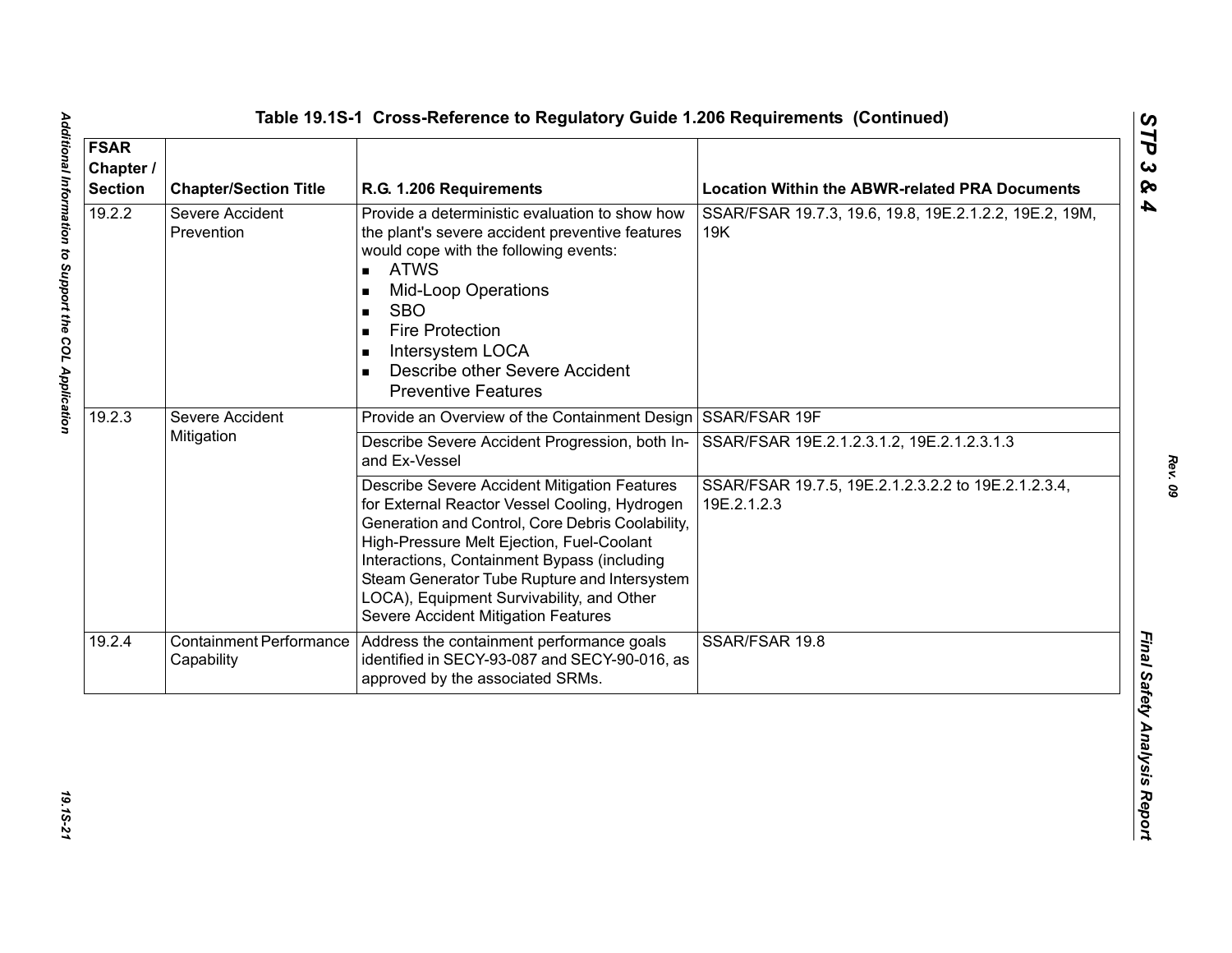| <b>FSAR</b><br>Chapter /<br><b>Section</b> | <b>Chapter/Section Title</b>                                                      | R.G. 1.206 Requirements                                                                                                                                                                                                                                                                                                                                   | <b>Location Within the ABWR-related PRA Documents</b> |
|--------------------------------------------|-----------------------------------------------------------------------------------|-----------------------------------------------------------------------------------------------------------------------------------------------------------------------------------------------------------------------------------------------------------------------------------------------------------------------------------------------------------|-------------------------------------------------------|
| 19.2.5                                     | <b>Accident Management</b>                                                        | Describe those actions taken during the course<br>of an accident by the plant operating and<br>technical staff to (1) prevent core damage, (2)<br>terminate the progress of core damage if it<br>begins and retain the core within the reactor<br>vessel, (3) maintain containment integrity as<br>long as possible, and (4) minimize offsite<br>releases | SSAR 19D.7, 19E.2                                     |
| 19.2.6                                     | <b>Consideration of Potential</b><br>Design Improvements<br>Under 10 CFR 50.34(f) | Describe how the requirement of 10 CFR<br>50.34(f)(1)(l) has been met                                                                                                                                                                                                                                                                                     | SSAR 19.7, 19P                                        |
| 19.2.6.1                                   | Introduction                                                                      | No specific requirements noted                                                                                                                                                                                                                                                                                                                            | SSAR/FSAR 19A.2.1,                                    |
| 19.2.6.2                                   | <b>Estimate of Risk for</b><br>Design                                             | No specific requirements noted                                                                                                                                                                                                                                                                                                                            | FSAR 19A.2.1                                          |
| 19.2.6.3                                   | <b>Identification of Potential</b><br>Design Improvements                         | No specific requirements noted                                                                                                                                                                                                                                                                                                                            | FSAR 19A.2.1                                          |
| 19.2.6.4                                   | <b>Risk Reduction Potential</b><br>of Design Improvements                         | No specific requirements noted                                                                                                                                                                                                                                                                                                                            | <b>FSAR 19A.2.1</b>                                   |
| 19.2.6.5                                   | Cost Impacts of Candidate<br>Design Improvements                                  | No specific requirements noted                                                                                                                                                                                                                                                                                                                            | FSAR 19A.2.1                                          |
| 19.2.6.6                                   | Cost-Benefit Comparison                                                           | No specific requirements noted                                                                                                                                                                                                                                                                                                                            | <b>FSAR 19A.2.1</b>                                   |
| 19.2.6.7                                   | Conclusions                                                                       | No specific requirements noted                                                                                                                                                                                                                                                                                                                            | <b>FSAR 19A.2.1</b>                                   |
| 19.3                                       | Open, Confirmatory, and<br><b>COL Action Items</b><br>Identified as Unresolved    | N/A                                                                                                                                                                                                                                                                                                                                                       |                                                       |
| 19.3.1                                     | Resolution of Open Items                                                          | No specific requirements noted                                                                                                                                                                                                                                                                                                                            | <b>FSAR 19.9</b>                                      |
| 19.3.2                                     | Resolution of<br>Confirmatory Items                                               | No specific requirements noted                                                                                                                                                                                                                                                                                                                            | <b>FSAR 19.9</b>                                      |

Additional Information to Support the COL Application